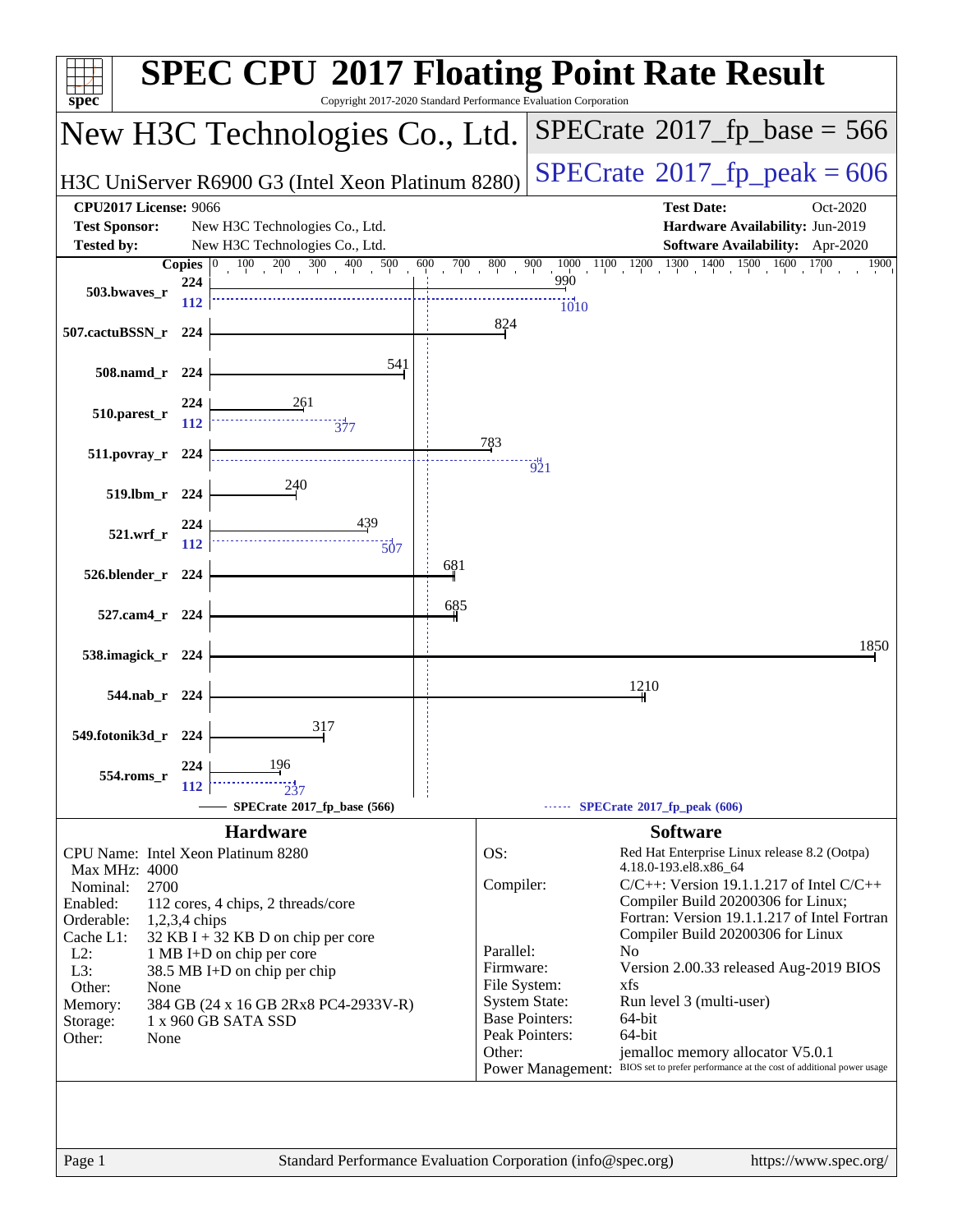| Copyright 2017-2020 Standard Performance Evaluation Corporation<br>$SPECrate$ <sup>®</sup> 2017_fp_base = 566<br>New H3C Technologies Co., Ltd.<br>H3C UniServer R6900 G3 (Intel Xeon Platinum 8280)<br><b>CPU2017 License: 9066</b><br><b>Test Date:</b><br>Oct-2020<br><b>Test Sponsor:</b><br>Hardware Availability: Jun-2019<br>New H3C Technologies Co., Ltd.<br><b>Tested by:</b><br>New H3C Technologies Co., Ltd.<br><b>Software Availability:</b> Apr-2020<br><b>Results Table</b><br><b>Peak</b><br><b>Base</b><br><b>Seconds</b><br><b>Seconds</b><br><b>Seconds</b><br><b>Ratio</b><br><b>Seconds</b><br><b>Benchmark</b><br><b>Copies</b><br>Ratio<br><b>Seconds</b><br>Ratio<br><b>Seconds</b><br>Ratio<br><b>Copies</b><br><b>Ratio</b><br>990<br>990<br>224<br>2272<br>989<br>2269<br>112<br>1010<br>1107<br>1010<br>503.bwaves r<br>2269<br>1108<br>1108<br>824<br>507.cactuBSSN_r<br>224<br>344<br>821<br>344<br>824<br>224<br>824<br>345<br>821<br>345<br>344<br>344<br>393<br>394<br>541<br>395<br>542<br>224<br>541<br>395<br>393<br>$508$ .namd $r$<br>224<br>539<br>394<br>539<br>2258<br>260<br>2241<br>261<br>510.parest_r<br>224<br>2245<br>261<br>112<br>777<br>377<br>778<br>377<br>777<br>781<br>783<br>784<br>567<br>922<br>511.povray_r<br>224<br>670<br>668<br>667<br>224<br>573<br>912<br>568<br>982<br>982<br>982<br>519.lbm r<br>224<br>240<br>240<br>240<br>224<br>982<br>240<br>982<br>982<br>240<br>439<br>1143<br>1143<br>439<br>507<br>$521.wrf_r$<br>224<br>439<br>112<br>495<br>495<br>507<br>494<br><u>1143</u><br>681<br>500<br>682<br>224<br>500<br>526.blender r<br>224<br>501<br>504<br>677<br>501<br>681<br>504<br>677<br>570<br>687<br>577<br>572<br>685<br>577<br>572<br>527.cam4_r<br>224<br>679<br>224<br>570<br>687<br>679<br>1850<br>1850<br>224<br>301<br>301<br>1850<br>301<br>1850<br>1850<br>301<br>538.imagick_r<br>301<br>224<br>301<br>314<br>1200<br>1210<br>224<br><b>1210</b><br>544.nab_r<br>224<br>312<br>1210<br>311<br>314<br>1200<br>312<br>311<br>317<br>549.fotonik3d r<br>2754<br>2762<br>316<br>224<br>2754<br>317<br>224<br>2755<br>317<br>2755<br>317<br>2762<br>224<br>196<br>1821<br>195<br>1817<br>196<br>236<br>$554$ .roms_r<br>1816<br>112<br>755<br>751<br>237<br>746<br>$SPECrate$ <sup>®</sup> 2017_fp_base =<br>566<br>$SPECrate^{\circ}2017$ _fp_peak =<br>606<br>Results appear in the order in which they were run. Bold underlined text indicates a median measurement.<br><b>Compiler Notes</b><br>The inconsistent Compiler version information under Compiler Version section is due to a discrepancy in Intel Compiler.<br>The correct version of C/C++ compiler is: Version 19.1.1.217 Build 20200306 Compiler for Linux | spec                           |  |  |  |  |  | <b>SPEC CPU®2017 Floating Point Rate Result</b> |  |  |  |  |  |  |              |
|------------------------------------------------------------------------------------------------------------------------------------------------------------------------------------------------------------------------------------------------------------------------------------------------------------------------------------------------------------------------------------------------------------------------------------------------------------------------------------------------------------------------------------------------------------------------------------------------------------------------------------------------------------------------------------------------------------------------------------------------------------------------------------------------------------------------------------------------------------------------------------------------------------------------------------------------------------------------------------------------------------------------------------------------------------------------------------------------------------------------------------------------------------------------------------------------------------------------------------------------------------------------------------------------------------------------------------------------------------------------------------------------------------------------------------------------------------------------------------------------------------------------------------------------------------------------------------------------------------------------------------------------------------------------------------------------------------------------------------------------------------------------------------------------------------------------------------------------------------------------------------------------------------------------------------------------------------------------------------------------------------------------------------------------------------------------------------------------------------------------------------------------------------------------------------------------------------------------------------------------------------------------------------------------------------------------------------------------------------------------------------------------------------------------------------------------------------------------------------------------------------------------------------------------------------------------------------------------------------------------------------------------------------------------------------------------------------------------|--------------------------------|--|--|--|--|--|-------------------------------------------------|--|--|--|--|--|--|--------------|
|                                                                                                                                                                                                                                                                                                                                                                                                                                                                                                                                                                                                                                                                                                                                                                                                                                                                                                                                                                                                                                                                                                                                                                                                                                                                                                                                                                                                                                                                                                                                                                                                                                                                                                                                                                                                                                                                                                                                                                                                                                                                                                                                                                                                                                                                                                                                                                                                                                                                                                                                                                                                                                                                                                                        |                                |  |  |  |  |  |                                                 |  |  |  |  |  |  |              |
|                                                                                                                                                                                                                                                                                                                                                                                                                                                                                                                                                                                                                                                                                                                                                                                                                                                                                                                                                                                                                                                                                                                                                                                                                                                                                                                                                                                                                                                                                                                                                                                                                                                                                                                                                                                                                                                                                                                                                                                                                                                                                                                                                                                                                                                                                                                                                                                                                                                                                                                                                                                                                                                                                                                        | $SPECTate@2017_fp\_peak = 606$ |  |  |  |  |  |                                                 |  |  |  |  |  |  |              |
|                                                                                                                                                                                                                                                                                                                                                                                                                                                                                                                                                                                                                                                                                                                                                                                                                                                                                                                                                                                                                                                                                                                                                                                                                                                                                                                                                                                                                                                                                                                                                                                                                                                                                                                                                                                                                                                                                                                                                                                                                                                                                                                                                                                                                                                                                                                                                                                                                                                                                                                                                                                                                                                                                                                        |                                |  |  |  |  |  |                                                 |  |  |  |  |  |  |              |
|                                                                                                                                                                                                                                                                                                                                                                                                                                                                                                                                                                                                                                                                                                                                                                                                                                                                                                                                                                                                                                                                                                                                                                                                                                                                                                                                                                                                                                                                                                                                                                                                                                                                                                                                                                                                                                                                                                                                                                                                                                                                                                                                                                                                                                                                                                                                                                                                                                                                                                                                                                                                                                                                                                                        |                                |  |  |  |  |  |                                                 |  |  |  |  |  |  |              |
|                                                                                                                                                                                                                                                                                                                                                                                                                                                                                                                                                                                                                                                                                                                                                                                                                                                                                                                                                                                                                                                                                                                                                                                                                                                                                                                                                                                                                                                                                                                                                                                                                                                                                                                                                                                                                                                                                                                                                                                                                                                                                                                                                                                                                                                                                                                                                                                                                                                                                                                                                                                                                                                                                                                        |                                |  |  |  |  |  |                                                 |  |  |  |  |  |  |              |
|                                                                                                                                                                                                                                                                                                                                                                                                                                                                                                                                                                                                                                                                                                                                                                                                                                                                                                                                                                                                                                                                                                                                                                                                                                                                                                                                                                                                                                                                                                                                                                                                                                                                                                                                                                                                                                                                                                                                                                                                                                                                                                                                                                                                                                                                                                                                                                                                                                                                                                                                                                                                                                                                                                                        |                                |  |  |  |  |  |                                                 |  |  |  |  |  |  |              |
|                                                                                                                                                                                                                                                                                                                                                                                                                                                                                                                                                                                                                                                                                                                                                                                                                                                                                                                                                                                                                                                                                                                                                                                                                                                                                                                                                                                                                                                                                                                                                                                                                                                                                                                                                                                                                                                                                                                                                                                                                                                                                                                                                                                                                                                                                                                                                                                                                                                                                                                                                                                                                                                                                                                        |                                |  |  |  |  |  |                                                 |  |  |  |  |  |  | <b>Ratio</b> |
|                                                                                                                                                                                                                                                                                                                                                                                                                                                                                                                                                                                                                                                                                                                                                                                                                                                                                                                                                                                                                                                                                                                                                                                                                                                                                                                                                                                                                                                                                                                                                                                                                                                                                                                                                                                                                                                                                                                                                                                                                                                                                                                                                                                                                                                                                                                                                                                                                                                                                                                                                                                                                                                                                                                        |                                |  |  |  |  |  |                                                 |  |  |  |  |  |  | 1010         |
|                                                                                                                                                                                                                                                                                                                                                                                                                                                                                                                                                                                                                                                                                                                                                                                                                                                                                                                                                                                                                                                                                                                                                                                                                                                                                                                                                                                                                                                                                                                                                                                                                                                                                                                                                                                                                                                                                                                                                                                                                                                                                                                                                                                                                                                                                                                                                                                                                                                                                                                                                                                                                                                                                                                        |                                |  |  |  |  |  |                                                 |  |  |  |  |  |  | 824          |
|                                                                                                                                                                                                                                                                                                                                                                                                                                                                                                                                                                                                                                                                                                                                                                                                                                                                                                                                                                                                                                                                                                                                                                                                                                                                                                                                                                                                                                                                                                                                                                                                                                                                                                                                                                                                                                                                                                                                                                                                                                                                                                                                                                                                                                                                                                                                                                                                                                                                                                                                                                                                                                                                                                                        |                                |  |  |  |  |  |                                                 |  |  |  |  |  |  | 542          |
|                                                                                                                                                                                                                                                                                                                                                                                                                                                                                                                                                                                                                                                                                                                                                                                                                                                                                                                                                                                                                                                                                                                                                                                                                                                                                                                                                                                                                                                                                                                                                                                                                                                                                                                                                                                                                                                                                                                                                                                                                                                                                                                                                                                                                                                                                                                                                                                                                                                                                                                                                                                                                                                                                                                        |                                |  |  |  |  |  |                                                 |  |  |  |  |  |  | 377          |
|                                                                                                                                                                                                                                                                                                                                                                                                                                                                                                                                                                                                                                                                                                                                                                                                                                                                                                                                                                                                                                                                                                                                                                                                                                                                                                                                                                                                                                                                                                                                                                                                                                                                                                                                                                                                                                                                                                                                                                                                                                                                                                                                                                                                                                                                                                                                                                                                                                                                                                                                                                                                                                                                                                                        |                                |  |  |  |  |  |                                                 |  |  |  |  |  |  | 921          |
|                                                                                                                                                                                                                                                                                                                                                                                                                                                                                                                                                                                                                                                                                                                                                                                                                                                                                                                                                                                                                                                                                                                                                                                                                                                                                                                                                                                                                                                                                                                                                                                                                                                                                                                                                                                                                                                                                                                                                                                                                                                                                                                                                                                                                                                                                                                                                                                                                                                                                                                                                                                                                                                                                                                        |                                |  |  |  |  |  |                                                 |  |  |  |  |  |  | 240          |
|                                                                                                                                                                                                                                                                                                                                                                                                                                                                                                                                                                                                                                                                                                                                                                                                                                                                                                                                                                                                                                                                                                                                                                                                                                                                                                                                                                                                                                                                                                                                                                                                                                                                                                                                                                                                                                                                                                                                                                                                                                                                                                                                                                                                                                                                                                                                                                                                                                                                                                                                                                                                                                                                                                                        |                                |  |  |  |  |  |                                                 |  |  |  |  |  |  | 507          |
|                                                                                                                                                                                                                                                                                                                                                                                                                                                                                                                                                                                                                                                                                                                                                                                                                                                                                                                                                                                                                                                                                                                                                                                                                                                                                                                                                                                                                                                                                                                                                                                                                                                                                                                                                                                                                                                                                                                                                                                                                                                                                                                                                                                                                                                                                                                                                                                                                                                                                                                                                                                                                                                                                                                        |                                |  |  |  |  |  |                                                 |  |  |  |  |  |  | 682          |
|                                                                                                                                                                                                                                                                                                                                                                                                                                                                                                                                                                                                                                                                                                                                                                                                                                                                                                                                                                                                                                                                                                                                                                                                                                                                                                                                                                                                                                                                                                                                                                                                                                                                                                                                                                                                                                                                                                                                                                                                                                                                                                                                                                                                                                                                                                                                                                                                                                                                                                                                                                                                                                                                                                                        |                                |  |  |  |  |  |                                                 |  |  |  |  |  |  | 685          |
|                                                                                                                                                                                                                                                                                                                                                                                                                                                                                                                                                                                                                                                                                                                                                                                                                                                                                                                                                                                                                                                                                                                                                                                                                                                                                                                                                                                                                                                                                                                                                                                                                                                                                                                                                                                                                                                                                                                                                                                                                                                                                                                                                                                                                                                                                                                                                                                                                                                                                                                                                                                                                                                                                                                        |                                |  |  |  |  |  |                                                 |  |  |  |  |  |  | 1850         |
|                                                                                                                                                                                                                                                                                                                                                                                                                                                                                                                                                                                                                                                                                                                                                                                                                                                                                                                                                                                                                                                                                                                                                                                                                                                                                                                                                                                                                                                                                                                                                                                                                                                                                                                                                                                                                                                                                                                                                                                                                                                                                                                                                                                                                                                                                                                                                                                                                                                                                                                                                                                                                                                                                                                        |                                |  |  |  |  |  |                                                 |  |  |  |  |  |  | 1210         |
|                                                                                                                                                                                                                                                                                                                                                                                                                                                                                                                                                                                                                                                                                                                                                                                                                                                                                                                                                                                                                                                                                                                                                                                                                                                                                                                                                                                                                                                                                                                                                                                                                                                                                                                                                                                                                                                                                                                                                                                                                                                                                                                                                                                                                                                                                                                                                                                                                                                                                                                                                                                                                                                                                                                        |                                |  |  |  |  |  |                                                 |  |  |  |  |  |  | 316          |
|                                                                                                                                                                                                                                                                                                                                                                                                                                                                                                                                                                                                                                                                                                                                                                                                                                                                                                                                                                                                                                                                                                                                                                                                                                                                                                                                                                                                                                                                                                                                                                                                                                                                                                                                                                                                                                                                                                                                                                                                                                                                                                                                                                                                                                                                                                                                                                                                                                                                                                                                                                                                                                                                                                                        |                                |  |  |  |  |  |                                                 |  |  |  |  |  |  | 239          |
|                                                                                                                                                                                                                                                                                                                                                                                                                                                                                                                                                                                                                                                                                                                                                                                                                                                                                                                                                                                                                                                                                                                                                                                                                                                                                                                                                                                                                                                                                                                                                                                                                                                                                                                                                                                                                                                                                                                                                                                                                                                                                                                                                                                                                                                                                                                                                                                                                                                                                                                                                                                                                                                                                                                        |                                |  |  |  |  |  |                                                 |  |  |  |  |  |  |              |
|                                                                                                                                                                                                                                                                                                                                                                                                                                                                                                                                                                                                                                                                                                                                                                                                                                                                                                                                                                                                                                                                                                                                                                                                                                                                                                                                                                                                                                                                                                                                                                                                                                                                                                                                                                                                                                                                                                                                                                                                                                                                                                                                                                                                                                                                                                                                                                                                                                                                                                                                                                                                                                                                                                                        |                                |  |  |  |  |  |                                                 |  |  |  |  |  |  |              |
|                                                                                                                                                                                                                                                                                                                                                                                                                                                                                                                                                                                                                                                                                                                                                                                                                                                                                                                                                                                                                                                                                                                                                                                                                                                                                                                                                                                                                                                                                                                                                                                                                                                                                                                                                                                                                                                                                                                                                                                                                                                                                                                                                                                                                                                                                                                                                                                                                                                                                                                                                                                                                                                                                                                        |                                |  |  |  |  |  |                                                 |  |  |  |  |  |  |              |
|                                                                                                                                                                                                                                                                                                                                                                                                                                                                                                                                                                                                                                                                                                                                                                                                                                                                                                                                                                                                                                                                                                                                                                                                                                                                                                                                                                                                                                                                                                                                                                                                                                                                                                                                                                                                                                                                                                                                                                                                                                                                                                                                                                                                                                                                                                                                                                                                                                                                                                                                                                                                                                                                                                                        |                                |  |  |  |  |  |                                                 |  |  |  |  |  |  |              |
| The correct version of Fortran compiler is: Version 19.1.1.217 Build 20200306 Compiler for Linux                                                                                                                                                                                                                                                                                                                                                                                                                                                                                                                                                                                                                                                                                                                                                                                                                                                                                                                                                                                                                                                                                                                                                                                                                                                                                                                                                                                                                                                                                                                                                                                                                                                                                                                                                                                                                                                                                                                                                                                                                                                                                                                                                                                                                                                                                                                                                                                                                                                                                                                                                                                                                       |                                |  |  |  |  |  |                                                 |  |  |  |  |  |  |              |

### **[Submit Notes](http://www.spec.org/auto/cpu2017/Docs/result-fields.html#SubmitNotes)**

 The numactl mechanism was used to bind copies to processors. The config file option 'submit' was used to generate numactl commands to bind each copy to a specific processor. For details, please see the config file.

## **[Operating System Notes](http://www.spec.org/auto/cpu2017/Docs/result-fields.html#OperatingSystemNotes)**

Stack size set to unlimited using "ulimit -s unlimited"

## **[Environment Variables Notes](http://www.spec.org/auto/cpu2017/Docs/result-fields.html#EnvironmentVariablesNotes)**

Environment variables set by runcpu before the start of the run: LD\_LIBRARY\_PATH = "/home/speccpu/lib/intel64:/home/speccpu/je5.0.1-64" MALLOC\_CONF = "retain:true"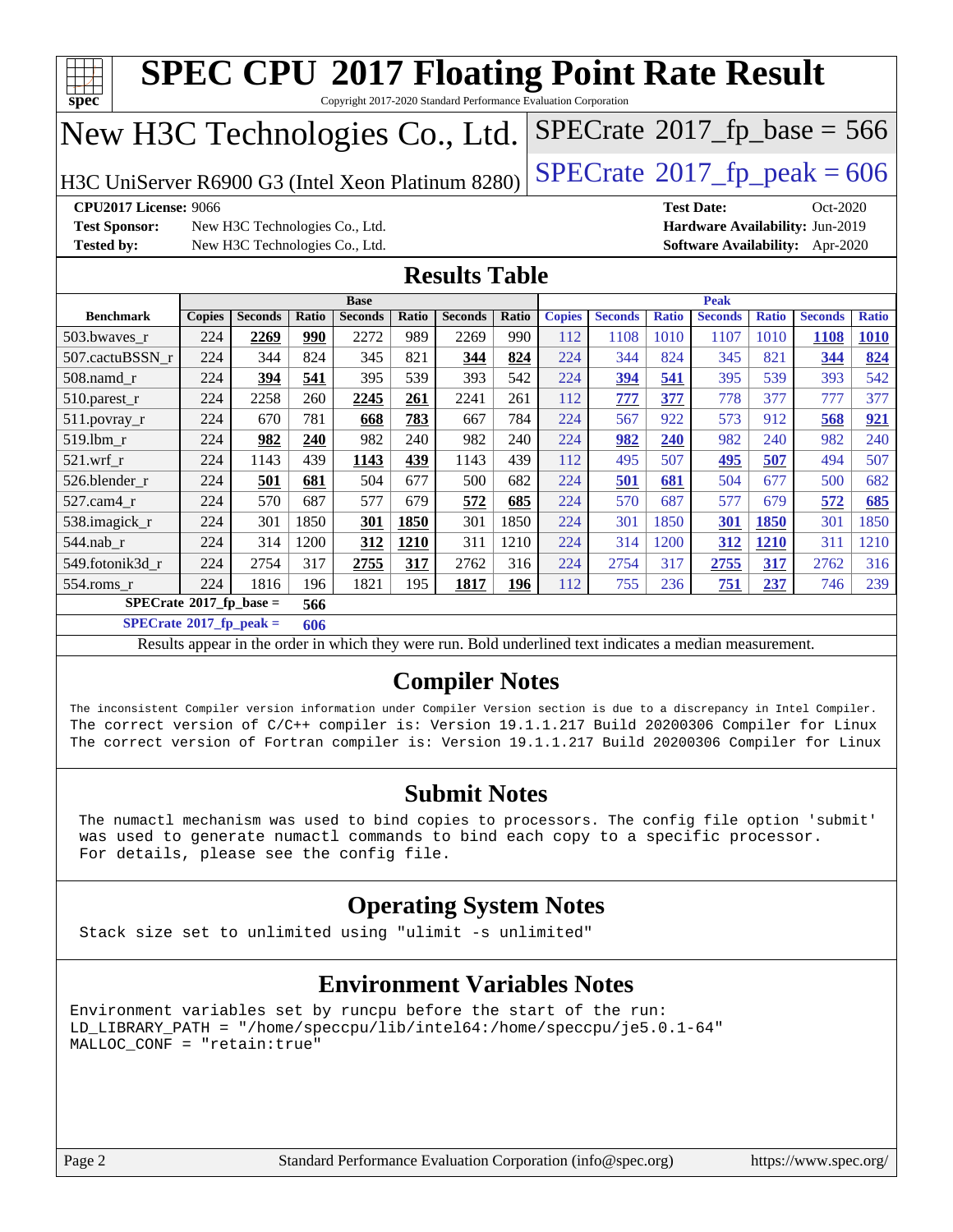| spec <sup>®</sup>                    | <b>SPEC CPU®2017 Floating Point Rate Result</b><br>Copyright 2017-2020 Standard Performance Evaluation Corporation                                                                                                                                                                                                                                                                                                                                                                                                                                                                                                                                                                                  |                                            |                                 |
|--------------------------------------|-----------------------------------------------------------------------------------------------------------------------------------------------------------------------------------------------------------------------------------------------------------------------------------------------------------------------------------------------------------------------------------------------------------------------------------------------------------------------------------------------------------------------------------------------------------------------------------------------------------------------------------------------------------------------------------------------------|--------------------------------------------|---------------------------------|
|                                      | New H3C Technologies Co., Ltd.                                                                                                                                                                                                                                                                                                                                                                                                                                                                                                                                                                                                                                                                      | $SPECrate^{\circ}2017$ [p base = 566       |                                 |
|                                      | H3C UniServer R6900 G3 (Intel Xeon Platinum 8280)                                                                                                                                                                                                                                                                                                                                                                                                                                                                                                                                                                                                                                                   | $SPECTate$ <sup>®</sup> 2017_fp_peak = 606 |                                 |
| <b>CPU2017 License: 9066</b>         |                                                                                                                                                                                                                                                                                                                                                                                                                                                                                                                                                                                                                                                                                                     | <b>Test Date:</b>                          | Oct-2020                        |
| <b>Test Sponsor:</b>                 | New H3C Technologies Co., Ltd.                                                                                                                                                                                                                                                                                                                                                                                                                                                                                                                                                                                                                                                                      |                                            | Hardware Availability: Jun-2019 |
| <b>Tested by:</b>                    | New H3C Technologies Co., Ltd.                                                                                                                                                                                                                                                                                                                                                                                                                                                                                                                                                                                                                                                                      |                                            | Software Availability: Apr-2020 |
|                                      | <b>General Notes</b>                                                                                                                                                                                                                                                                                                                                                                                                                                                                                                                                                                                                                                                                                |                                            |                                 |
|                                      | Binaries compiled on a system with 1x Intel Core i9-7980XE CPU + 64GB RAM<br>memory using Redhat Enterprise Linux 8.0<br>NA: The test sponsor attests, as of date of publication, that CVE-2017-5754 (Meltdown)<br>is mitigated in the system as tested and documented.<br>Yes: The test sponsor attests, as of date of publication, that CVE-2017-5753 (Spectre variant 1)                                                                                                                                                                                                                                                                                                                         |                                            |                                 |
| sync; echo 3>                        | is mitigated in the system as tested and documented.<br>Yes: The test sponsor attests, as of date of publication, that CVE-2017-5715 (Spectre variant 2)<br>is mitigated in the system as tested and documented.<br>Transparent Huge Pages enabled by default<br>Prior to runcpu invocation<br>Filesystem page cache synced and cleared with:<br>/proc/sys/vm/drop_caches<br>runcpu command invoked through numactl i.e.:<br>numactl --interleave=all runcpu <etc><br/>jemalloc, a general purpose malloc implementation<br/>built with the RedHat Enterprise 7.5, and the system compiler gcc 4.8.5<br/>sources available from jemalloc.net or https://github.com/jemalloc/jemalloc/releases</etc> |                                            |                                 |
| BIOS settings:<br>Set SNC to Enabled | <b>Platform Notes</b><br>Set IMC Interleaving to 1-way Interleave<br>Set Patrol Scrub to Disabled                                                                                                                                                                                                                                                                                                                                                                                                                                                                                                                                                                                                   |                                            |                                 |
|                                      | Sysinfo program /home/speccpu/bin/sysinfo<br>Rev: r6365 of 2019-08-21 295195f888a3d7edble6e46a485a0011<br>running on localhost.localdomain Thu Oct 29 18:33:48 2020                                                                                                                                                                                                                                                                                                                                                                                                                                                                                                                                 |                                            |                                 |
|                                      | SUT (System Under Test) info as seen by some common utilities.<br>For more information on this section, see<br>https://www.spec.org/cpu2017/Docs/config.html#sysinfo                                                                                                                                                                                                                                                                                                                                                                                                                                                                                                                                |                                            |                                 |
| From /proc/cpuinfo                   | model name: Intel(R) Xeon(R) Platinum 8280 CPU @ 2.70GHz<br>4 "physical id"s (chips)<br>224 "processors"<br>cores, siblings (Caution: counting these is hw and system dependent. The following<br>excerpts from /proc/cpuinfo might not be reliable. Use with caution.)<br>cpu cores : 28<br>siblings : 56                                                                                                                                                                                                                                                                                                                                                                                          |                                            |                                 |
| 28 29 30                             | physical 0: cores 0 1 2 3 4 5 6 8 9 10 11 12 13 14 16 17 18 19 20 21 22 24 25 26 27                                                                                                                                                                                                                                                                                                                                                                                                                                                                                                                                                                                                                 |                                            |                                 |
| 28 29 30                             | physical 1: cores 0 1 2 3 4 5 6 8 9 10 11 12 13 14 16 17 18 19 20 21 22 24 25 26 27<br>physical 2: cores 0 1 2 3 4 5 6 8 9 10 11 12 13 14 16 17 18 19 20 21 22 24 25 26 27                                                                                                                                                                                                                                                                                                                                                                                                                                                                                                                          |                                            |                                 |
|                                      |                                                                                                                                                                                                                                                                                                                                                                                                                                                                                                                                                                                                                                                                                                     |                                            |                                 |
|                                      | (Continued on next page)                                                                                                                                                                                                                                                                                                                                                                                                                                                                                                                                                                                                                                                                            |                                            |                                 |
| Page 3                               | Standard Performance Evaluation Corporation (info@spec.org)                                                                                                                                                                                                                                                                                                                                                                                                                                                                                                                                                                                                                                         |                                            | https://www.spec.org/           |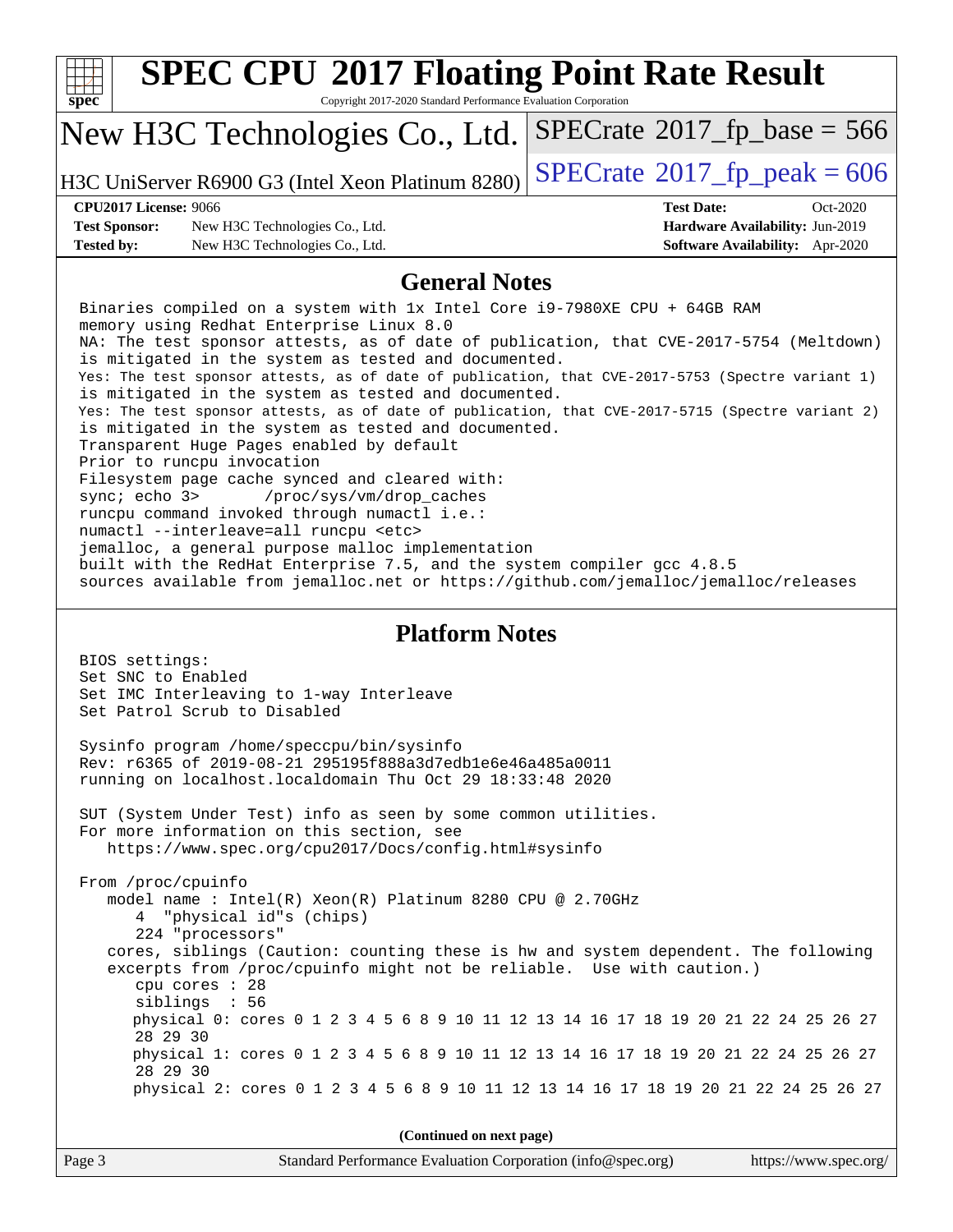| spec <sup>®</sup>                                                                |                                                                                                                                                                                                                                                                | <b>SPEC CPU®2017 Floating Point Rate Result</b><br>Copyright 2017-2020 Standard Performance Evaluation Corporation                                                         |                                                                                                                                  |                                 |  |  |  |
|----------------------------------------------------------------------------------|----------------------------------------------------------------------------------------------------------------------------------------------------------------------------------------------------------------------------------------------------------------|----------------------------------------------------------------------------------------------------------------------------------------------------------------------------|----------------------------------------------------------------------------------------------------------------------------------|---------------------------------|--|--|--|
|                                                                                  |                                                                                                                                                                                                                                                                | New H3C Technologies Co., Ltd.                                                                                                                                             | $SPECrate^{\circ}2017$ _fp_base = 566                                                                                            |                                 |  |  |  |
|                                                                                  |                                                                                                                                                                                                                                                                | H3C UniServer R6900 G3 (Intel Xeon Platinum 8280)                                                                                                                          | $SPECTate@2017fr peak = 606$                                                                                                     |                                 |  |  |  |
|                                                                                  | <b>CPU2017 License: 9066</b>                                                                                                                                                                                                                                   |                                                                                                                                                                            | <b>Test Date:</b>                                                                                                                | Oct-2020                        |  |  |  |
| <b>Test Sponsor:</b>                                                             | New H3C Technologies Co., Ltd.                                                                                                                                                                                                                                 |                                                                                                                                                                            |                                                                                                                                  | Hardware Availability: Jun-2019 |  |  |  |
| <b>Tested by:</b>                                                                | New H3C Technologies Co., Ltd.                                                                                                                                                                                                                                 |                                                                                                                                                                            |                                                                                                                                  | Software Availability: Apr-2020 |  |  |  |
|                                                                                  |                                                                                                                                                                                                                                                                | <b>Platform Notes (Continued)</b>                                                                                                                                          |                                                                                                                                  |                                 |  |  |  |
|                                                                                  | 28 29 30<br>28 29 30                                                                                                                                                                                                                                           | physical 3: cores 0 1 2 3 4 5 6 8 9 10 11 12 13 14 16 17 18 19 20 21 22 24 25 26 27                                                                                        |                                                                                                                                  |                                 |  |  |  |
|                                                                                  | From lscpu:                                                                                                                                                                                                                                                    |                                                                                                                                                                            |                                                                                                                                  |                                 |  |  |  |
|                                                                                  | Architecture:                                                                                                                                                                                                                                                  | x86 64                                                                                                                                                                     |                                                                                                                                  |                                 |  |  |  |
|                                                                                  | $CPU$ op-mode( $s$ ):                                                                                                                                                                                                                                          | $32$ -bit, $64$ -bit<br>Little Endian                                                                                                                                      |                                                                                                                                  |                                 |  |  |  |
|                                                                                  | Byte Order:<br>CPU(s):                                                                                                                                                                                                                                         | 224                                                                                                                                                                        |                                                                                                                                  |                                 |  |  |  |
|                                                                                  | On-line CPU(s) list: $0-223$                                                                                                                                                                                                                                   |                                                                                                                                                                            |                                                                                                                                  |                                 |  |  |  |
|                                                                                  | Thread(s) per core:                                                                                                                                                                                                                                            | 2                                                                                                                                                                          |                                                                                                                                  |                                 |  |  |  |
|                                                                                  | $Core(s)$ per socket:                                                                                                                                                                                                                                          | 28                                                                                                                                                                         |                                                                                                                                  |                                 |  |  |  |
|                                                                                  | Socket(s):<br>NUMA $node(s):$                                                                                                                                                                                                                                  | 4<br>8                                                                                                                                                                     |                                                                                                                                  |                                 |  |  |  |
|                                                                                  | Vendor ID:                                                                                                                                                                                                                                                     | GenuineIntel                                                                                                                                                               |                                                                                                                                  |                                 |  |  |  |
|                                                                                  | CPU family:                                                                                                                                                                                                                                                    | 6                                                                                                                                                                          |                                                                                                                                  |                                 |  |  |  |
|                                                                                  | Model:                                                                                                                                                                                                                                                         | 85                                                                                                                                                                         |                                                                                                                                  |                                 |  |  |  |
|                                                                                  | Model name:                                                                                                                                                                                                                                                    | Intel(R) Xeon(R) Platinum 8280 CPU @ 2.70GHz                                                                                                                               |                                                                                                                                  |                                 |  |  |  |
|                                                                                  | Stepping:<br>CPU MHz:                                                                                                                                                                                                                                          | 6<br>1361.570                                                                                                                                                              |                                                                                                                                  |                                 |  |  |  |
|                                                                                  | $CPU$ max $MHz:$                                                                                                                                                                                                                                               | 4000.0000                                                                                                                                                                  |                                                                                                                                  |                                 |  |  |  |
|                                                                                  | CPU min MHz:                                                                                                                                                                                                                                                   | 1000.0000                                                                                                                                                                  |                                                                                                                                  |                                 |  |  |  |
|                                                                                  | BogoMIPS:                                                                                                                                                                                                                                                      | 5400.00                                                                                                                                                                    |                                                                                                                                  |                                 |  |  |  |
|                                                                                  | Virtualization:                                                                                                                                                                                                                                                | $VT - x$                                                                                                                                                                   |                                                                                                                                  |                                 |  |  |  |
|                                                                                  | L1d cache:                                                                                                                                                                                                                                                     | 32K                                                                                                                                                                        |                                                                                                                                  |                                 |  |  |  |
|                                                                                  | Lli cache:<br>L2 cache:                                                                                                                                                                                                                                        | 32K<br>1024K                                                                                                                                                               |                                                                                                                                  |                                 |  |  |  |
|                                                                                  | L3 cache:                                                                                                                                                                                                                                                      | 39424K                                                                                                                                                                     |                                                                                                                                  |                                 |  |  |  |
|                                                                                  | NUMA node0 CPU(s):                                                                                                                                                                                                                                             |                                                                                                                                                                            | 0-3, 7-9, 14-17, 21-23, 112-115, 119-121, 126-129, 133-135                                                                       |                                 |  |  |  |
|                                                                                  | NUMA node1 CPU(s):                                                                                                                                                                                                                                             |                                                                                                                                                                            | 4-6, 10-13, 18-20, 24-27, 116-118, 122-125, 130-132, 136-139                                                                     |                                 |  |  |  |
|                                                                                  | NUMA node2 CPU(s):                                                                                                                                                                                                                                             |                                                                                                                                                                            | 28-31, 35-37, 42-45, 49-51, 140-143, 147-149, 154-157, 161-163                                                                   |                                 |  |  |  |
|                                                                                  | NUMA node3 CPU(s):<br>NUMA $node4$ $CPU(s):$                                                                                                                                                                                                                   |                                                                                                                                                                            | 32-34, 38-41, 46-48, 52-55, 144-146, 150-153, 158-160, 164-167<br>56-59, 63-65, 70-73, 77-79, 168-171, 175-177, 182-185, 189-191 |                                 |  |  |  |
|                                                                                  | NUMA node5 CPU(s):                                                                                                                                                                                                                                             |                                                                                                                                                                            | 60-62, 66-69, 74-76, 80-83, 172-174, 178-181, 186-188, 192-195                                                                   |                                 |  |  |  |
|                                                                                  | NUMA node6 CPU(s):                                                                                                                                                                                                                                             |                                                                                                                                                                            | 84-87, 91-93, 98-101, 105-107, 196-199, 203-205, 210-213, 217-219                                                                |                                 |  |  |  |
|                                                                                  | NUMA node7 CPU(s):                                                                                                                                                                                                                                             |                                                                                                                                                                            | 88-90, 94-97, 102-104, 108-111, 200-202, 206-209, 214-216, 220-223                                                               |                                 |  |  |  |
|                                                                                  | Flags:                                                                                                                                                                                                                                                         | fpu vme de pse tsc msr pae mce cx8 apic sep mtrr pge mca cmov                                                                                                              |                                                                                                                                  |                                 |  |  |  |
|                                                                                  |                                                                                                                                                                                                                                                                | pat pse36 clflush dts acpi mmx fxsr sse sse2 ss ht tm pbe syscall nx pdpelgb rdtscp<br>lm constant_tsc art arch_perfmon pebs bts rep_good nopl xtopology nonstop_tsc cpuid |                                                                                                                                  |                                 |  |  |  |
|                                                                                  |                                                                                                                                                                                                                                                                |                                                                                                                                                                            |                                                                                                                                  |                                 |  |  |  |
|                                                                                  | aperfmperf pni pclmulqdq dtes64 monitor ds_cpl vmx smx est tm2 ssse3 sdbg fma cx16<br>xtpr pdcm pcid dca sse4_1 sse4_2 x2apic movbe popcnt tsc_deadline_timer aes xsave                                                                                        |                                                                                                                                                                            |                                                                                                                                  |                                 |  |  |  |
|                                                                                  | avx f16c rdrand lahf_lm abm 3dnowprefetch cpuid_fault epb cat_13 cdp_13                                                                                                                                                                                        |                                                                                                                                                                            |                                                                                                                                  |                                 |  |  |  |
| invpcid_single intel_ppin ssbd mba ibrs ibpb stibp ibrs_enhanced tpr_shadow vnmi |                                                                                                                                                                                                                                                                |                                                                                                                                                                            |                                                                                                                                  |                                 |  |  |  |
|                                                                                  | flexpriority ept vpid fsgsbase tsc_adjust bmil hle avx2 smep bmi2 erms invpcid rtm<br>cqm mpx rdt_a avx512f avx512dq rdseed adx smap clflushopt clwb intel_pt avx512cd<br>avx512bw avx512vl xsaveopt xsavec xgetbv1 xsaves cqm_llc cqm_occup_llc cqm_mbm_total |                                                                                                                                                                            |                                                                                                                                  |                                 |  |  |  |
|                                                                                  |                                                                                                                                                                                                                                                                | cqm_mbm_local dtherm ida arat pln pts pku ospke avx512_vnni md_clear flush_l1d                                                                                             |                                                                                                                                  |                                 |  |  |  |
| (Continued on next page)                                                         |                                                                                                                                                                                                                                                                |                                                                                                                                                                            |                                                                                                                                  |                                 |  |  |  |
| Page 4                                                                           | Standard Performance Evaluation Corporation (info@spec.org)<br>https://www.spec.org/                                                                                                                                                                           |                                                                                                                                                                            |                                                                                                                                  |                                 |  |  |  |
|                                                                                  |                                                                                                                                                                                                                                                                |                                                                                                                                                                            |                                                                                                                                  |                                 |  |  |  |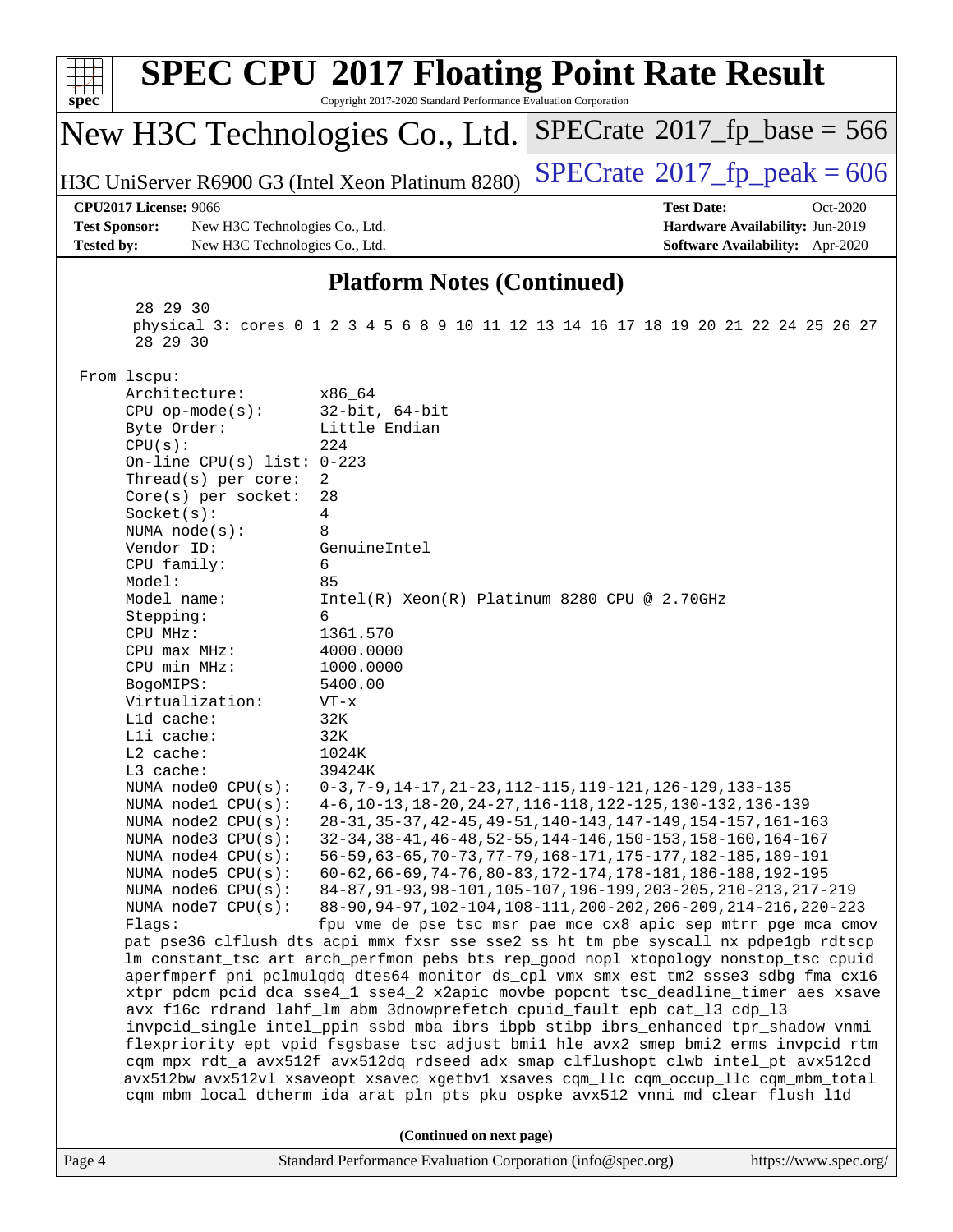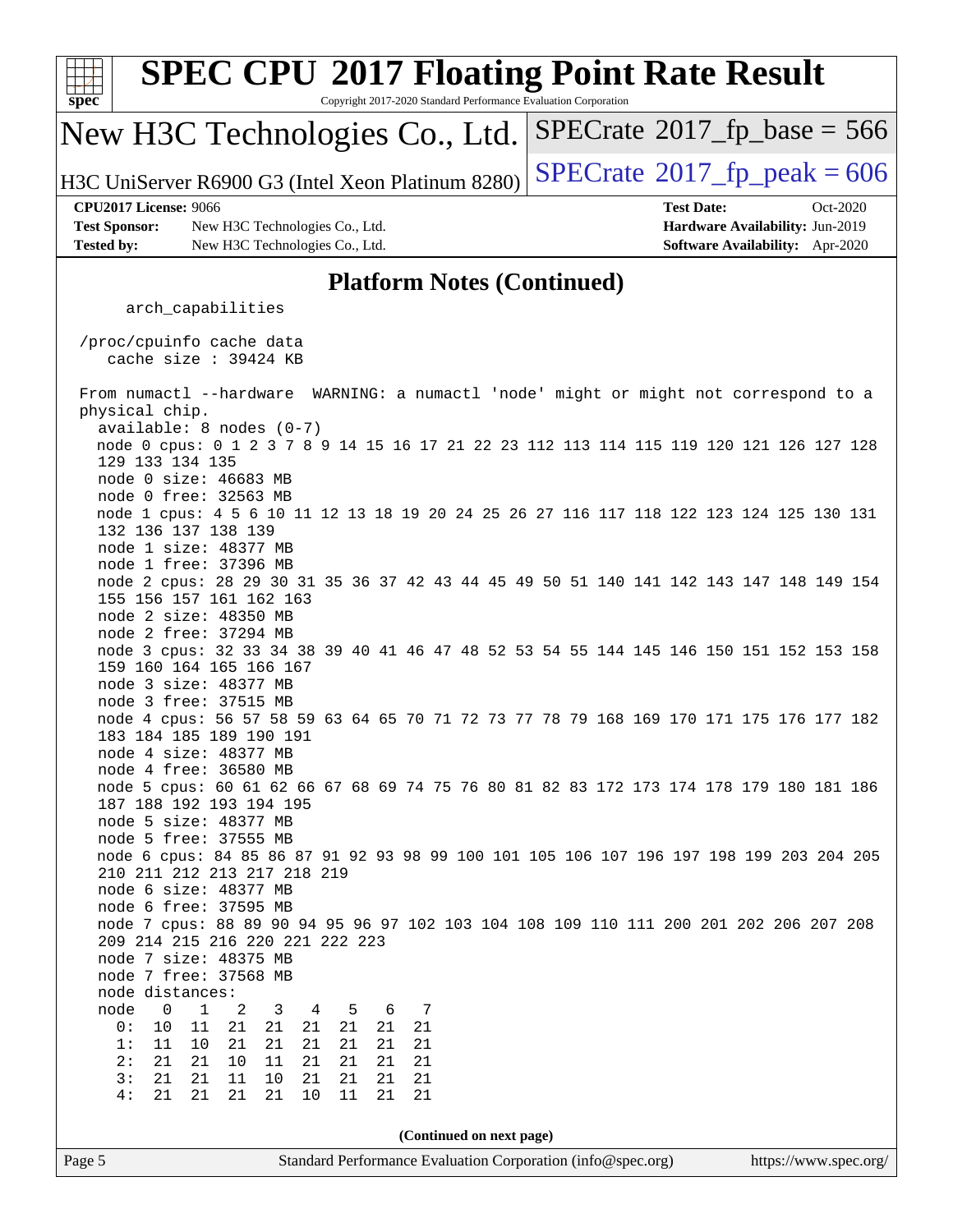| <b>SPEC CPU®2017 Floating Point Rate Result</b><br>Copyright 2017-2020 Standard Performance Evaluation Corporation<br>spec <sup>®</sup>                                                                                                                                                            |                                                                                                                                          |  |  |  |  |  |
|----------------------------------------------------------------------------------------------------------------------------------------------------------------------------------------------------------------------------------------------------------------------------------------------------|------------------------------------------------------------------------------------------------------------------------------------------|--|--|--|--|--|
| New H3C Technologies Co., Ltd.                                                                                                                                                                                                                                                                     | $SPECrate^{\circ}2017$ [p base = 566                                                                                                     |  |  |  |  |  |
| H3C UniServer R6900 G3 (Intel Xeon Platinum 8280)                                                                                                                                                                                                                                                  | $SPECTate@2017fr peak = 606$                                                                                                             |  |  |  |  |  |
| <b>CPU2017 License: 9066</b><br><b>Test Sponsor:</b><br>New H3C Technologies Co., Ltd.<br><b>Tested by:</b><br>New H3C Technologies Co., Ltd.                                                                                                                                                      | <b>Test Date:</b><br>Oct-2020<br>Hardware Availability: Jun-2019<br>Software Availability: Apr-2020                                      |  |  |  |  |  |
| <b>Platform Notes (Continued)</b>                                                                                                                                                                                                                                                                  |                                                                                                                                          |  |  |  |  |  |
| 5:<br>11<br>10<br>21<br>21<br>21<br>21<br>21<br>21                                                                                                                                                                                                                                                 |                                                                                                                                          |  |  |  |  |  |
| 6:<br>21<br>10<br>11<br>21<br>21<br>21<br>21<br>21<br>7:<br>21<br>21<br>21<br>21<br>21<br>21<br>11<br>10                                                                                                                                                                                           |                                                                                                                                          |  |  |  |  |  |
| From /proc/meminfo<br>MemTotal:<br>394545852 kB<br>HugePages_Total:<br>0<br>Hugepagesize:<br>2048 kB                                                                                                                                                                                               |                                                                                                                                          |  |  |  |  |  |
| From /etc/*release* /etc/*version*<br>os-release:<br>NAME="Red Hat Enterprise Linux"<br>VERSION="8.2 (Ootpa)"<br>ID="rhel"<br>ID LIKE="fedora"<br>VERSION_ID="8.2"<br>PLATFORM_ID="platform:el8"<br>PRETTY_NAME="Red Hat Enterprise Linux 8.2 (Ootpa)"<br>ANSI_COLOR="0;31"                        |                                                                                                                                          |  |  |  |  |  |
| redhat-release: Red Hat Enterprise Linux release 8.2 (Ootpa)<br>system-release: Red Hat Enterprise Linux release 8.2 (Ootpa)<br>system-release-cpe: cpe:/o:redhat:enterprise_linux:8.2:ga<br>uname $-a$ :<br>Linux localhost.localdomain 4.18.0-193.el8.x86_64 #1 SMP Fri Mar 27 14:35:58 UTC 2020 |                                                                                                                                          |  |  |  |  |  |
| x86_64 x86_64 x86_64 GNU/Linux<br>Kernel self-reported vulnerability status:                                                                                                                                                                                                                       |                                                                                                                                          |  |  |  |  |  |
| itlb_multihit:<br>CVE-2018-3620 (L1 Terminal Fault):<br>Microarchitectural Data Sampling:<br>CVE-2017-5754 (Meltdown):<br>CVE-2018-3639 (Speculative Store Bypass): Mitigation: Speculative Store Bypass disabled                                                                                  | KVM: Mitigation: Split huge pages<br>Not affected<br>Not affected<br>Not affected<br>via prctl and seccomp                               |  |  |  |  |  |
| $CVE-2017-5753$ (Spectre variant 1):                                                                                                                                                                                                                                                               | Mitigation: usercopy/swapgs barriers and __user<br>pointer sanitization                                                                  |  |  |  |  |  |
| $CVE-2017-5715$ (Spectre variant 2):<br>tsx_async_abort:                                                                                                                                                                                                                                           | Mitigation: Enhanced IBRS, IBPB: conditional,<br>RSB filling<br>Vulnerable: Clear CPU buffers attempted, no<br>microcode; SMT vulnerable |  |  |  |  |  |
| run-level 3 Oct 29 09:55                                                                                                                                                                                                                                                                           |                                                                                                                                          |  |  |  |  |  |
| SPEC is set to: /home/speccpu<br>Filesystem<br>Type<br>/dev/mapper/rhel-home xfs<br>839G 133G 706G 16% / home                                                                                                                                                                                      | Size Used Avail Use% Mounted on                                                                                                          |  |  |  |  |  |
| (Continued on next page)                                                                                                                                                                                                                                                                           |                                                                                                                                          |  |  |  |  |  |
| Standard Performance Evaluation Corporation (info@spec.org)<br>Page 6                                                                                                                                                                                                                              | https://www.spec.org/                                                                                                                    |  |  |  |  |  |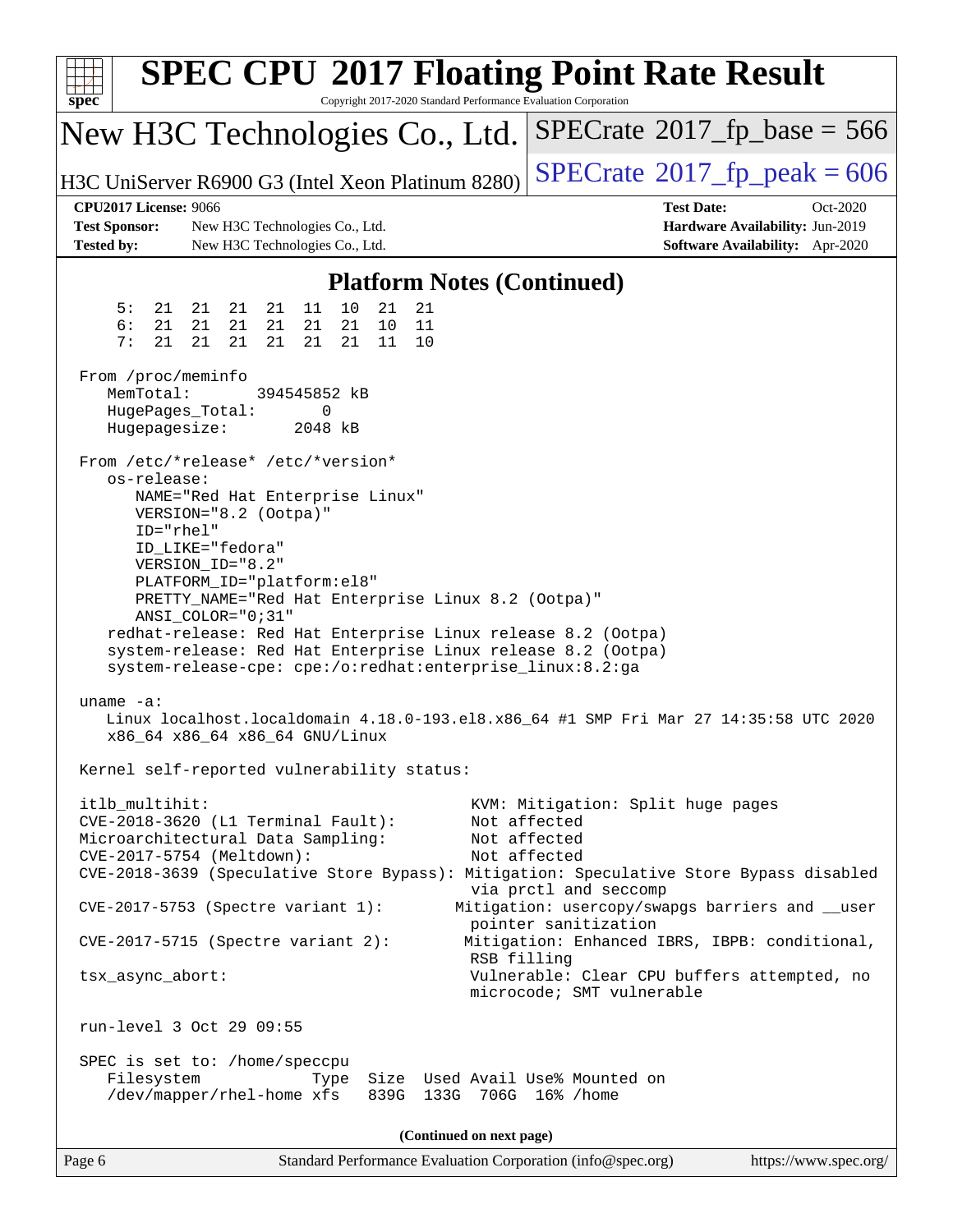| <b>SPEC CPU®2017 Floating Point Rate Result</b>                                                                                                                                                                                                                                                                                                                                                                                                                                                                                                                                                                                               |                                                                                                            |
|-----------------------------------------------------------------------------------------------------------------------------------------------------------------------------------------------------------------------------------------------------------------------------------------------------------------------------------------------------------------------------------------------------------------------------------------------------------------------------------------------------------------------------------------------------------------------------------------------------------------------------------------------|------------------------------------------------------------------------------------------------------------|
| Copyright 2017-2020 Standard Performance Evaluation Corporation<br>spec <sup>®</sup>                                                                                                                                                                                                                                                                                                                                                                                                                                                                                                                                                          |                                                                                                            |
| New H3C Technologies Co., Ltd.                                                                                                                                                                                                                                                                                                                                                                                                                                                                                                                                                                                                                | $SPECrate^{\circ}2017_fp\_base = 566$                                                                      |
| H3C UniServer R6900 G3 (Intel Xeon Platinum 8280)                                                                                                                                                                                                                                                                                                                                                                                                                                                                                                                                                                                             | $SPECTate$ <sup>®</sup> 2017_fp_peak = 606                                                                 |
| <b>CPU2017 License: 9066</b><br><b>Test Sponsor:</b><br>New H3C Technologies Co., Ltd.<br><b>Tested by:</b><br>New H3C Technologies Co., Ltd.                                                                                                                                                                                                                                                                                                                                                                                                                                                                                                 | <b>Test Date:</b><br>Oct-2020<br>Hardware Availability: Jun-2019<br><b>Software Availability:</b> Apr-2020 |
| <b>Platform Notes (Continued)</b>                                                                                                                                                                                                                                                                                                                                                                                                                                                                                                                                                                                                             |                                                                                                            |
| From /sys/devices/virtual/dmi/id<br>BIOS:<br>American Megatrends Inc. 2.00.33 08/22/2019<br>Vendor: New H3C Technologies Co., Ltd.<br>Product: H3C UniServer R6900 G3<br>Product Family: Rack<br>Serial: 210235A3T0H204000004<br>Additional information from dmidecode follows. WARNING: Use caution when you interpret<br>this section. The 'dmidecode' program reads system data which is "intended to allow<br>hardware to be accurately determined", but the intent may not be met, as there are<br>frequent changes to hardware, firmware, and the "DMTF SMBIOS" standard.<br>Memory:<br>24x Micron 18ASF2G72PDZ-2G9E1 16 GB 2 rank 2933 |                                                                                                            |
| 24x NO DIMM NO DIMM<br>(End of data from sysinfo program)                                                                                                                                                                                                                                                                                                                                                                                                                                                                                                                                                                                     |                                                                                                            |
| <b>Compiler Version Notes</b>                                                                                                                                                                                                                                                                                                                                                                                                                                                                                                                                                                                                                 |                                                                                                            |
| 519.1bm_r(base, peak) 538.imagick_r(base, peak)<br>C<br>$544.nab_r(base, peak)$                                                                                                                                                                                                                                                                                                                                                                                                                                                                                                                                                               |                                                                                                            |
| Intel(R) C Compiler for applications running on $Intel(R) 64$ , Version 2021.1<br>NextGen Build 20200304<br>Copyright (C) 1985-2020 Intel Corporation. All rights reserved.                                                                                                                                                                                                                                                                                                                                                                                                                                                                   |                                                                                                            |
| $508.namd_r(base, peak) 510.parest_r(base, peak)$<br>$C++$                                                                                                                                                                                                                                                                                                                                                                                                                                                                                                                                                                                    |                                                                                                            |
| Intel(R) C++ Compiler for applications running on Intel(R) 64, Version 2021.1<br>NextGen Build 20200304<br>Copyright (C) 1985-2020 Intel Corporation. All rights reserved.                                                                                                                                                                                                                                                                                                                                                                                                                                                                    |                                                                                                            |
|                                                                                                                                                                                                                                                                                                                                                                                                                                                                                                                                                                                                                                               |                                                                                                            |
| $C++$ , C $\qquad$ 511.povray_r(base) 526.blender_r(base, peak)                                                                                                                                                                                                                                                                                                                                                                                                                                                                                                                                                                               |                                                                                                            |
| Intel(R) $C++$ Compiler for applications running on Intel(R) 64, Version 2021.1<br>NextGen Build 20200304<br>Copyright (C) 1985-2020 Intel Corporation. All rights reserved.<br>Intel(R) C Compiler for applications running on $Intel(R) 64$ , Version 2021.1<br>NextGen Build 20200304<br>Copyright (C) 1985-2020 Intel Corporation. All rights reserved.                                                                                                                                                                                                                                                                                   |                                                                                                            |
| (Continued on next page)                                                                                                                                                                                                                                                                                                                                                                                                                                                                                                                                                                                                                      |                                                                                                            |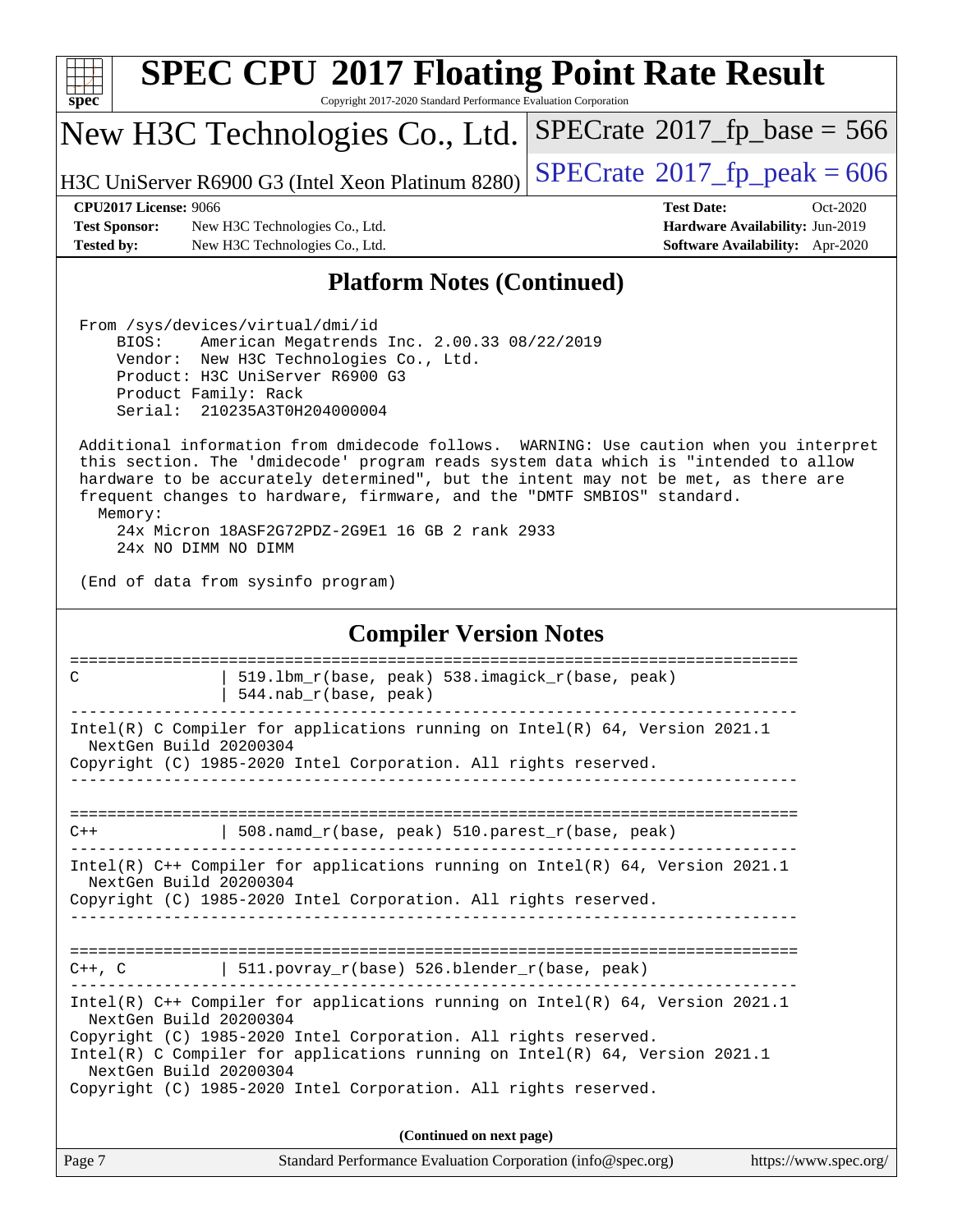| $spec^*$                                             | <b>SPEC CPU®2017 Floating Point Rate Result</b><br>Copyright 2017-2020 Standard Performance Evaluation Corporation                                                                                                                                                                                                                                                                                                                                                                                                                                      |                                                                  |
|------------------------------------------------------|---------------------------------------------------------------------------------------------------------------------------------------------------------------------------------------------------------------------------------------------------------------------------------------------------------------------------------------------------------------------------------------------------------------------------------------------------------------------------------------------------------------------------------------------------------|------------------------------------------------------------------|
|                                                      | New H3C Technologies Co., Ltd.                                                                                                                                                                                                                                                                                                                                                                                                                                                                                                                          | $SPECTate@2017_fp\_base = 566$                                   |
|                                                      | H3C UniServer R6900 G3 (Intel Xeon Platinum 8280)                                                                                                                                                                                                                                                                                                                                                                                                                                                                                                       | $SPECTate$ <sup>®</sup> 2017_fp_peak = 606                       |
| <b>CPU2017 License: 9066</b><br><b>Test Sponsor:</b> | New H3C Technologies Co., Ltd.                                                                                                                                                                                                                                                                                                                                                                                                                                                                                                                          | <b>Test Date:</b><br>Oct-2020<br>Hardware Availability: Jun-2019 |
| <b>Tested by:</b>                                    | New H3C Technologies Co., Ltd.                                                                                                                                                                                                                                                                                                                                                                                                                                                                                                                          | Software Availability: Apr-2020                                  |
|                                                      | <b>Compiler Version Notes (Continued)</b>                                                                                                                                                                                                                                                                                                                                                                                                                                                                                                               |                                                                  |
|                                                      |                                                                                                                                                                                                                                                                                                                                                                                                                                                                                                                                                         |                                                                  |
| C++, C                                               | $ 511.povray_r(peak) $                                                                                                                                                                                                                                                                                                                                                                                                                                                                                                                                  |                                                                  |
|                                                      | Intel(R) $C++$ Intel(R) 64 Compiler for applications running on Intel(R) 64,<br>Version 19.1.1.217 Build 20200306<br>Copyright (C) 1985-2020 Intel Corporation. All rights reserved.<br>Intel(R) C Intel(R) 64 Compiler for applications running on Intel(R) 64,<br>Version 19.1.1.217 Build 20200306<br>Copyright (C) 1985-2020 Intel Corporation. All rights reserved.                                                                                                                                                                                |                                                                  |
| $C++$ , $C$                                          | 511.povray_r(base) 526.blender_r(base, peak)<br>Intel(R) C++ Compiler for applications running on Intel(R) 64, Version 2021.1                                                                                                                                                                                                                                                                                                                                                                                                                           |                                                                  |
|                                                      | NextGen Build 20200304<br>Copyright (C) 1985-2020 Intel Corporation. All rights reserved.<br>Intel(R) C Compiler for applications running on Intel(R) 64, Version 2021.1<br>NextGen Build 20200304<br>Copyright (C) 1985-2020 Intel Corporation. All rights reserved.                                                                                                                                                                                                                                                                                   |                                                                  |
| $C++$ , $C$                                          | $511. povray_r (peak)$                                                                                                                                                                                                                                                                                                                                                                                                                                                                                                                                  |                                                                  |
|                                                      | Intel(R) $C++$ Intel(R) 64 Compiler for applications running on Intel(R) 64,<br>Version 19.1.1.217 Build 20200306<br>Copyright (C) 1985-2020 Intel Corporation. All rights reserved.<br>Intel(R) C Intel(R) 64 Compiler for applications running on Intel(R) 64,<br>Version 19.1.1.217 Build 20200306<br>Copyright (C) 1985-2020 Intel Corporation. All rights reserved.                                                                                                                                                                                |                                                                  |
|                                                      | C++, C, Fortran   507.cactuBSSN_r(base, peak)                                                                                                                                                                                                                                                                                                                                                                                                                                                                                                           |                                                                  |
|                                                      | Intel(R) $C++$ Compiler for applications running on Intel(R) 64, Version 2021.1<br>NextGen Build 20200304<br>Copyright (C) 1985-2020 Intel Corporation. All rights reserved.<br>Intel(R) C Compiler for applications running on Intel(R) $64$ , Version 2021.1<br>NextGen Build 20200304<br>Copyright (C) 1985-2020 Intel Corporation. All rights reserved.<br>$Intel(R)$ Fortran Intel(R) 64 Compiler for applications running on Intel(R)<br>64, Version 19.1.1.217 Build 20200306<br>Copyright (C) 1985-2020 Intel Corporation. All rights reserved. |                                                                  |
|                                                      | (Continued on next page)                                                                                                                                                                                                                                                                                                                                                                                                                                                                                                                                |                                                                  |
| Page 8                                               | Standard Performance Evaluation Corporation (info@spec.org)                                                                                                                                                                                                                                                                                                                                                                                                                                                                                             | https://www.spec.org/                                            |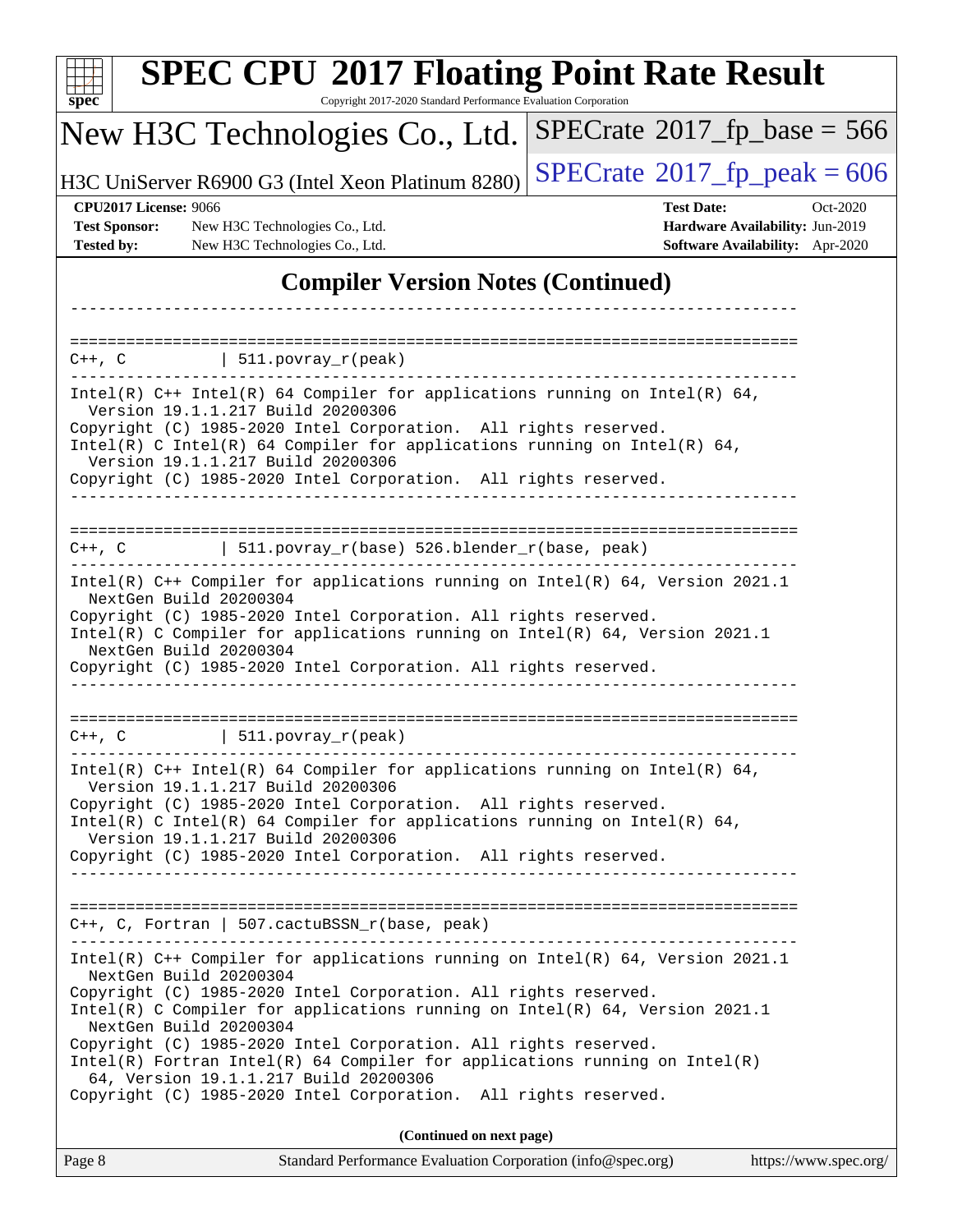| <b>SPEC CPU®2017 Floating Point Rate Result</b><br>Copyright 2017-2020 Standard Performance Evaluation Corporation<br>$spec^*$                                                                                                                                                                                                                                               |                                                                                                     |  |  |  |  |
|------------------------------------------------------------------------------------------------------------------------------------------------------------------------------------------------------------------------------------------------------------------------------------------------------------------------------------------------------------------------------|-----------------------------------------------------------------------------------------------------|--|--|--|--|
| New H3C Technologies Co., Ltd.                                                                                                                                                                                                                                                                                                                                               | $SPECrate^{\circ}2017$ fp base = 566                                                                |  |  |  |  |
| H3C UniServer R6900 G3 (Intel Xeon Platinum 8280)                                                                                                                                                                                                                                                                                                                            | $SPECrate^{\circ}2017$ [p_peak = 606                                                                |  |  |  |  |
| <b>CPU2017 License: 9066</b><br><b>Test Sponsor:</b><br>New H3C Technologies Co., Ltd.<br><b>Tested by:</b><br>New H3C Technologies Co., Ltd.                                                                                                                                                                                                                                | <b>Test Date:</b><br>Oct-2020<br>Hardware Availability: Jun-2019<br>Software Availability: Apr-2020 |  |  |  |  |
| <b>Compiler Version Notes (Continued)</b>                                                                                                                                                                                                                                                                                                                                    |                                                                                                     |  |  |  |  |
| =====================                                                                                                                                                                                                                                                                                                                                                        |                                                                                                     |  |  |  |  |
| 503.bwaves_r(base, peak) 549.fotonik3d_r(base, peak)<br>Fortran<br>554.roms_r(base, peak)                                                                                                                                                                                                                                                                                    |                                                                                                     |  |  |  |  |
| $Intel(R)$ Fortran Intel(R) 64 Compiler for applications running on Intel(R)<br>64, Version 19.1.1.217 Build 20200306<br>Copyright (C) 1985-2020 Intel Corporation. All rights reserved.                                                                                                                                                                                     |                                                                                                     |  |  |  |  |
| $521.wrf_r(base) 527.cam4_r(base, peak)$<br>Fortran, C                                                                                                                                                                                                                                                                                                                       |                                                                                                     |  |  |  |  |
| $Intel(R)$ Fortran Intel(R) 64 Compiler for applications running on Intel(R)<br>64, Version 19.1.1.217 Build 20200306<br>Copyright (C) 1985-2020 Intel Corporation. All rights reserved.<br>Intel(R) C Compiler for applications running on Intel(R) 64, Version 2021.1<br>NextGen Build 20200304<br>Copyright (C) 1985-2020 Intel Corporation. All rights reserved.         |                                                                                                     |  |  |  |  |
| $521.wrf_r(peak)$<br>Fortran, C                                                                                                                                                                                                                                                                                                                                              |                                                                                                     |  |  |  |  |
| $Intel(R)$ Fortran Intel(R) 64 Compiler for applications running on Intel(R)<br>64, Version 19.1.1.217 Build 20200306<br>Copyright (C) 1985-2020 Intel Corporation. All rights reserved.<br>Intel(R) C Intel(R) 64 Compiler for applications running on Intel(R) 64,<br>Version 19.1.1.217 Build 20200306<br>Copyright (C) 1985-2020 Intel Corporation. All rights reserved. |                                                                                                     |  |  |  |  |
| Fortran, $C$   521.wrf_r(base) 527.cam4_r(base, peak)                                                                                                                                                                                                                                                                                                                        |                                                                                                     |  |  |  |  |
| $Intel(R)$ Fortran Intel(R) 64 Compiler for applications running on Intel(R)<br>64, Version 19.1.1.217 Build 20200306<br>Copyright (C) 1985-2020 Intel Corporation. All rights reserved.<br>Intel(R) C Compiler for applications running on $Intel(R) 64$ , Version 2021.1<br>NextGen Build 20200304                                                                         |                                                                                                     |  |  |  |  |
| Copyright (C) 1985-2020 Intel Corporation. All rights reserved.                                                                                                                                                                                                                                                                                                              |                                                                                                     |  |  |  |  |
| Fortran, $C$   521.wrf_r(peak)                                                                                                                                                                                                                                                                                                                                               |                                                                                                     |  |  |  |  |
| (Continued on next page)                                                                                                                                                                                                                                                                                                                                                     |                                                                                                     |  |  |  |  |
| Page 9<br>Standard Performance Evaluation Corporation (info@spec.org)                                                                                                                                                                                                                                                                                                        | https://www.spec.org/                                                                               |  |  |  |  |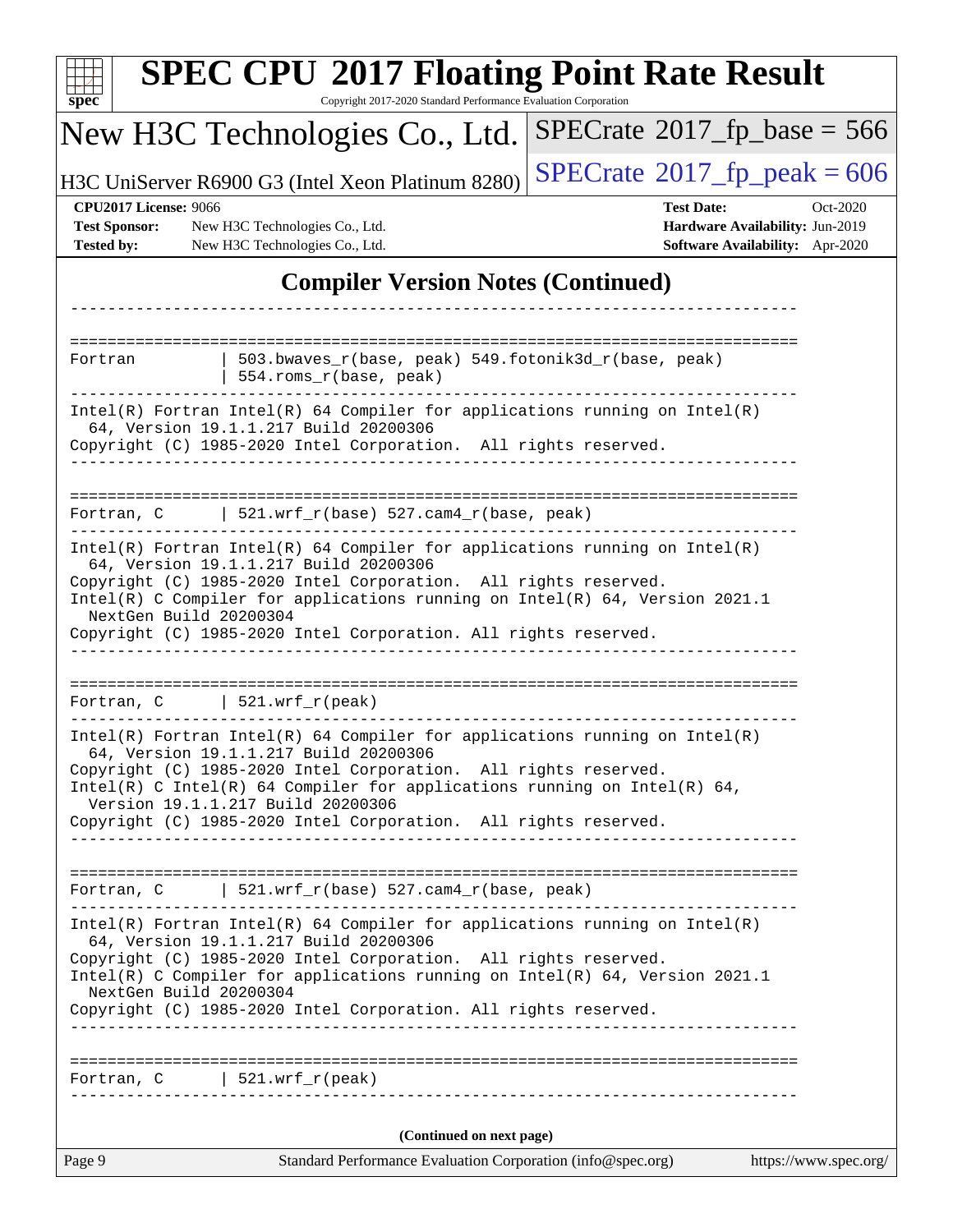

# **[SPEC CPU](http://www.spec.org/auto/cpu2017/Docs/result-fields.html#SPECCPU2017FloatingPointRateResult)[2017 Floating Point Rate Result](http://www.spec.org/auto/cpu2017/Docs/result-fields.html#SPECCPU2017FloatingPointRateResult)**

Copyright 2017-2020 Standard Performance Evaluation Corporation

## New H3C Technologies Co., Ltd.

H3C UniServer R6900 G3 (Intel Xeon Platinum 8280) [SPECrate](http://www.spec.org/auto/cpu2017/Docs/result-fields.html#SPECrate2017fppeak)®  $2017$  fp\_peak = 606

 $SPECTate$ <sup>®</sup>[2017\\_fp\\_base =](http://www.spec.org/auto/cpu2017/Docs/result-fields.html#SPECrate2017fpbase) 566

**[Test Sponsor:](http://www.spec.org/auto/cpu2017/Docs/result-fields.html#TestSponsor)** New H3C Technologies Co., Ltd. **[Hardware Availability:](http://www.spec.org/auto/cpu2017/Docs/result-fields.html#HardwareAvailability)** Jun-2019 **[Tested by:](http://www.spec.org/auto/cpu2017/Docs/result-fields.html#Testedby)** New H3C Technologies Co., Ltd. **[Software Availability:](http://www.spec.org/auto/cpu2017/Docs/result-fields.html#SoftwareAvailability)** Apr-2020

**[CPU2017 License:](http://www.spec.org/auto/cpu2017/Docs/result-fields.html#CPU2017License)** 9066 **[Test Date:](http://www.spec.org/auto/cpu2017/Docs/result-fields.html#TestDate)** Oct-2020

## **[Compiler Version Notes \(Continued\)](http://www.spec.org/auto/cpu2017/Docs/result-fields.html#CompilerVersionNotes)**

Intel(R) Fortran Intel(R)  $64$  Compiler for applications running on Intel(R) 64, Version 19.1.1.217 Build 20200306 Copyright (C) 1985-2020 Intel Corporation. All rights reserved. Intel(R) C Intel(R) 64 Compiler for applications running on Intel(R) 64, Version 19.1.1.217 Build 20200306 Copyright (C) 1985-2020 Intel Corporation. All rights reserved. ------------------------------------------------------------------------------

## **[Base Compiler Invocation](http://www.spec.org/auto/cpu2017/Docs/result-fields.html#BaseCompilerInvocation)**

[C benchmarks](http://www.spec.org/auto/cpu2017/Docs/result-fields.html#Cbenchmarks):

[icc](http://www.spec.org/cpu2017/results/res2020q4/cpu2017-20201105-24341.flags.html#user_CCbase_intel_icc_66fc1ee009f7361af1fbd72ca7dcefbb700085f36577c54f309893dd4ec40d12360134090235512931783d35fd58c0460139e722d5067c5574d8eaf2b3e37e92)

[C++ benchmarks:](http://www.spec.org/auto/cpu2017/Docs/result-fields.html#CXXbenchmarks) [icpc](http://www.spec.org/cpu2017/results/res2020q4/cpu2017-20201105-24341.flags.html#user_CXXbase_intel_icpc_c510b6838c7f56d33e37e94d029a35b4a7bccf4766a728ee175e80a419847e808290a9b78be685c44ab727ea267ec2f070ec5dc83b407c0218cded6866a35d07)

[Fortran benchmarks](http://www.spec.org/auto/cpu2017/Docs/result-fields.html#Fortranbenchmarks): [ifort](http://www.spec.org/cpu2017/results/res2020q4/cpu2017-20201105-24341.flags.html#user_FCbase_intel_ifort_8111460550e3ca792625aed983ce982f94888b8b503583aa7ba2b8303487b4d8a21a13e7191a45c5fd58ff318f48f9492884d4413fa793fd88dd292cad7027ca)

[Benchmarks using both Fortran and C](http://www.spec.org/auto/cpu2017/Docs/result-fields.html#BenchmarksusingbothFortranandC): [ifort](http://www.spec.org/cpu2017/results/res2020q4/cpu2017-20201105-24341.flags.html#user_CC_FCbase_intel_ifort_8111460550e3ca792625aed983ce982f94888b8b503583aa7ba2b8303487b4d8a21a13e7191a45c5fd58ff318f48f9492884d4413fa793fd88dd292cad7027ca) [icc](http://www.spec.org/cpu2017/results/res2020q4/cpu2017-20201105-24341.flags.html#user_CC_FCbase_intel_icc_66fc1ee009f7361af1fbd72ca7dcefbb700085f36577c54f309893dd4ec40d12360134090235512931783d35fd58c0460139e722d5067c5574d8eaf2b3e37e92)

[Benchmarks using both C and C++](http://www.spec.org/auto/cpu2017/Docs/result-fields.html#BenchmarksusingbothCandCXX): [icpc](http://www.spec.org/cpu2017/results/res2020q4/cpu2017-20201105-24341.flags.html#user_CC_CXXbase_intel_icpc_c510b6838c7f56d33e37e94d029a35b4a7bccf4766a728ee175e80a419847e808290a9b78be685c44ab727ea267ec2f070ec5dc83b407c0218cded6866a35d07) [icc](http://www.spec.org/cpu2017/results/res2020q4/cpu2017-20201105-24341.flags.html#user_CC_CXXbase_intel_icc_66fc1ee009f7361af1fbd72ca7dcefbb700085f36577c54f309893dd4ec40d12360134090235512931783d35fd58c0460139e722d5067c5574d8eaf2b3e37e92)

[Benchmarks using Fortran, C, and C++:](http://www.spec.org/auto/cpu2017/Docs/result-fields.html#BenchmarksusingFortranCandCXX) [icpc](http://www.spec.org/cpu2017/results/res2020q4/cpu2017-20201105-24341.flags.html#user_CC_CXX_FCbase_intel_icpc_c510b6838c7f56d33e37e94d029a35b4a7bccf4766a728ee175e80a419847e808290a9b78be685c44ab727ea267ec2f070ec5dc83b407c0218cded6866a35d07) [icc](http://www.spec.org/cpu2017/results/res2020q4/cpu2017-20201105-24341.flags.html#user_CC_CXX_FCbase_intel_icc_66fc1ee009f7361af1fbd72ca7dcefbb700085f36577c54f309893dd4ec40d12360134090235512931783d35fd58c0460139e722d5067c5574d8eaf2b3e37e92) [ifort](http://www.spec.org/cpu2017/results/res2020q4/cpu2017-20201105-24341.flags.html#user_CC_CXX_FCbase_intel_ifort_8111460550e3ca792625aed983ce982f94888b8b503583aa7ba2b8303487b4d8a21a13e7191a45c5fd58ff318f48f9492884d4413fa793fd88dd292cad7027ca)

# **[Base Portability Flags](http://www.spec.org/auto/cpu2017/Docs/result-fields.html#BasePortabilityFlags)**

 503.bwaves\_r: [-DSPEC\\_LP64](http://www.spec.org/cpu2017/results/res2020q4/cpu2017-20201105-24341.flags.html#suite_basePORTABILITY503_bwaves_r_DSPEC_LP64) 507.cactuBSSN\_r: [-DSPEC\\_LP64](http://www.spec.org/cpu2017/results/res2020q4/cpu2017-20201105-24341.flags.html#suite_basePORTABILITY507_cactuBSSN_r_DSPEC_LP64) 508.namd\_r: [-DSPEC\\_LP64](http://www.spec.org/cpu2017/results/res2020q4/cpu2017-20201105-24341.flags.html#suite_basePORTABILITY508_namd_r_DSPEC_LP64) 510.parest\_r: [-DSPEC\\_LP64](http://www.spec.org/cpu2017/results/res2020q4/cpu2017-20201105-24341.flags.html#suite_basePORTABILITY510_parest_r_DSPEC_LP64) 511.povray\_r: [-DSPEC\\_LP64](http://www.spec.org/cpu2017/results/res2020q4/cpu2017-20201105-24341.flags.html#suite_basePORTABILITY511_povray_r_DSPEC_LP64) 519.lbm\_r: [-DSPEC\\_LP64](http://www.spec.org/cpu2017/results/res2020q4/cpu2017-20201105-24341.flags.html#suite_basePORTABILITY519_lbm_r_DSPEC_LP64) 521.wrf\_r: [-DSPEC\\_LP64](http://www.spec.org/cpu2017/results/res2020q4/cpu2017-20201105-24341.flags.html#suite_basePORTABILITY521_wrf_r_DSPEC_LP64) [-DSPEC\\_CASE\\_FLAG](http://www.spec.org/cpu2017/results/res2020q4/cpu2017-20201105-24341.flags.html#b521.wrf_r_baseCPORTABILITY_DSPEC_CASE_FLAG) [-convert big\\_endian](http://www.spec.org/cpu2017/results/res2020q4/cpu2017-20201105-24341.flags.html#user_baseFPORTABILITY521_wrf_r_convert_big_endian_c3194028bc08c63ac5d04de18c48ce6d347e4e562e8892b8bdbdc0214820426deb8554edfa529a3fb25a586e65a3d812c835984020483e7e73212c4d31a38223) 526.blender\_r: [-DSPEC\\_LP64](http://www.spec.org/cpu2017/results/res2020q4/cpu2017-20201105-24341.flags.html#suite_basePORTABILITY526_blender_r_DSPEC_LP64) [-DSPEC\\_LINUX](http://www.spec.org/cpu2017/results/res2020q4/cpu2017-20201105-24341.flags.html#b526.blender_r_baseCPORTABILITY_DSPEC_LINUX) [-funsigned-char](http://www.spec.org/cpu2017/results/res2020q4/cpu2017-20201105-24341.flags.html#user_baseCPORTABILITY526_blender_r_force_uchar_40c60f00ab013830e2dd6774aeded3ff59883ba5a1fc5fc14077f794d777847726e2a5858cbc7672e36e1b067e7e5c1d9a74f7176df07886a243d7cc18edfe67) 527.cam4\_r: [-DSPEC\\_LP64](http://www.spec.org/cpu2017/results/res2020q4/cpu2017-20201105-24341.flags.html#suite_basePORTABILITY527_cam4_r_DSPEC_LP64) [-DSPEC\\_CASE\\_FLAG](http://www.spec.org/cpu2017/results/res2020q4/cpu2017-20201105-24341.flags.html#b527.cam4_r_baseCPORTABILITY_DSPEC_CASE_FLAG) 538.imagick\_r: [-DSPEC\\_LP64](http://www.spec.org/cpu2017/results/res2020q4/cpu2017-20201105-24341.flags.html#suite_basePORTABILITY538_imagick_r_DSPEC_LP64) 544.nab\_r: [-DSPEC\\_LP64](http://www.spec.org/cpu2017/results/res2020q4/cpu2017-20201105-24341.flags.html#suite_basePORTABILITY544_nab_r_DSPEC_LP64) 549.fotonik3d\_r: [-DSPEC\\_LP64](http://www.spec.org/cpu2017/results/res2020q4/cpu2017-20201105-24341.flags.html#suite_basePORTABILITY549_fotonik3d_r_DSPEC_LP64) 554.roms\_r: [-DSPEC\\_LP64](http://www.spec.org/cpu2017/results/res2020q4/cpu2017-20201105-24341.flags.html#suite_basePORTABILITY554_roms_r_DSPEC_LP64)

Page 10 Standard Performance Evaluation Corporation [\(info@spec.org\)](mailto:info@spec.org) <https://www.spec.org/>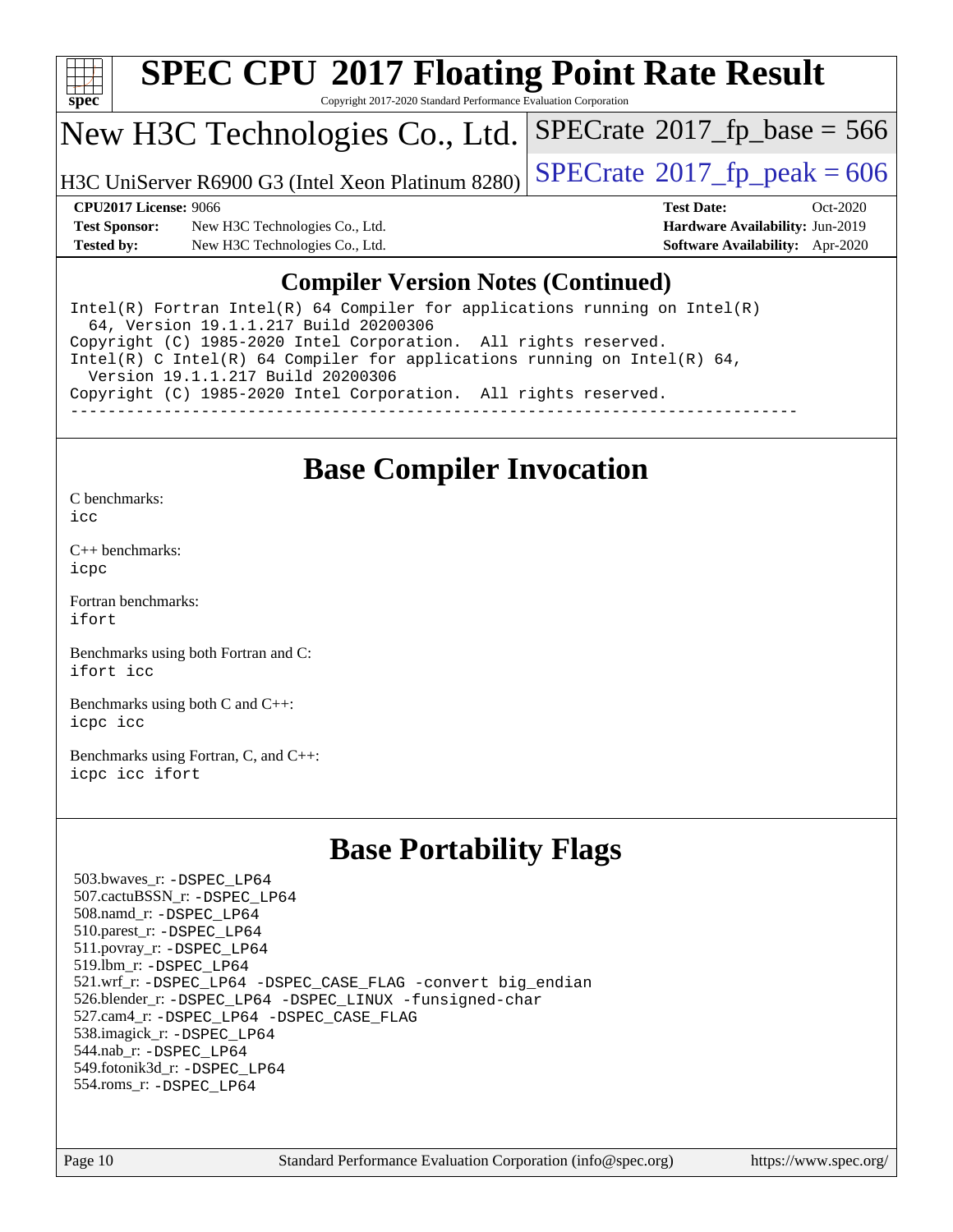

[-qopt-multiple-gather-scatter-by-shuffles](http://www.spec.org/cpu2017/results/res2020q4/cpu2017-20201105-24341.flags.html#user_CC_CXX_FCbase_f-qopt-multiple-gather-scatter-by-shuffles) [-nostandard-realloc-lhs](http://www.spec.org/cpu2017/results/res2020q4/cpu2017-20201105-24341.flags.html#user_CC_CXX_FCbase_f_2003_std_realloc_82b4557e90729c0f113870c07e44d33d6f5a304b4f63d4c15d2d0f1fab99f5daaed73bdb9275d9ae411527f28b936061aa8b9c8f2d63842963b95c9dd6426b8a) [-align array32byte](http://www.spec.org/cpu2017/results/res2020q4/cpu2017-20201105-24341.flags.html#user_CC_CXX_FCbase_align_array32byte_b982fe038af199962ba9a80c053b8342c548c85b40b8e86eb3cc33dee0d7986a4af373ac2d51c3f7cf710a18d62fdce2948f201cd044323541f22fc0fffc51b6) [-auto](http://www.spec.org/cpu2017/results/res2020q4/cpu2017-20201105-24341.flags.html#user_CC_CXX_FCbase_f-auto) [-mbranches-within-32B-boundaries](http://www.spec.org/cpu2017/results/res2020q4/cpu2017-20201105-24341.flags.html#user_CC_CXX_FCbase_f-mbranches-within-32B-boundaries)

**(Continued on next page)**

| Page 11 | Standard Performance Evaluation Corporation (info@spec.org) | https://www.spec.org/ |
|---------|-------------------------------------------------------------|-----------------------|
|---------|-------------------------------------------------------------|-----------------------|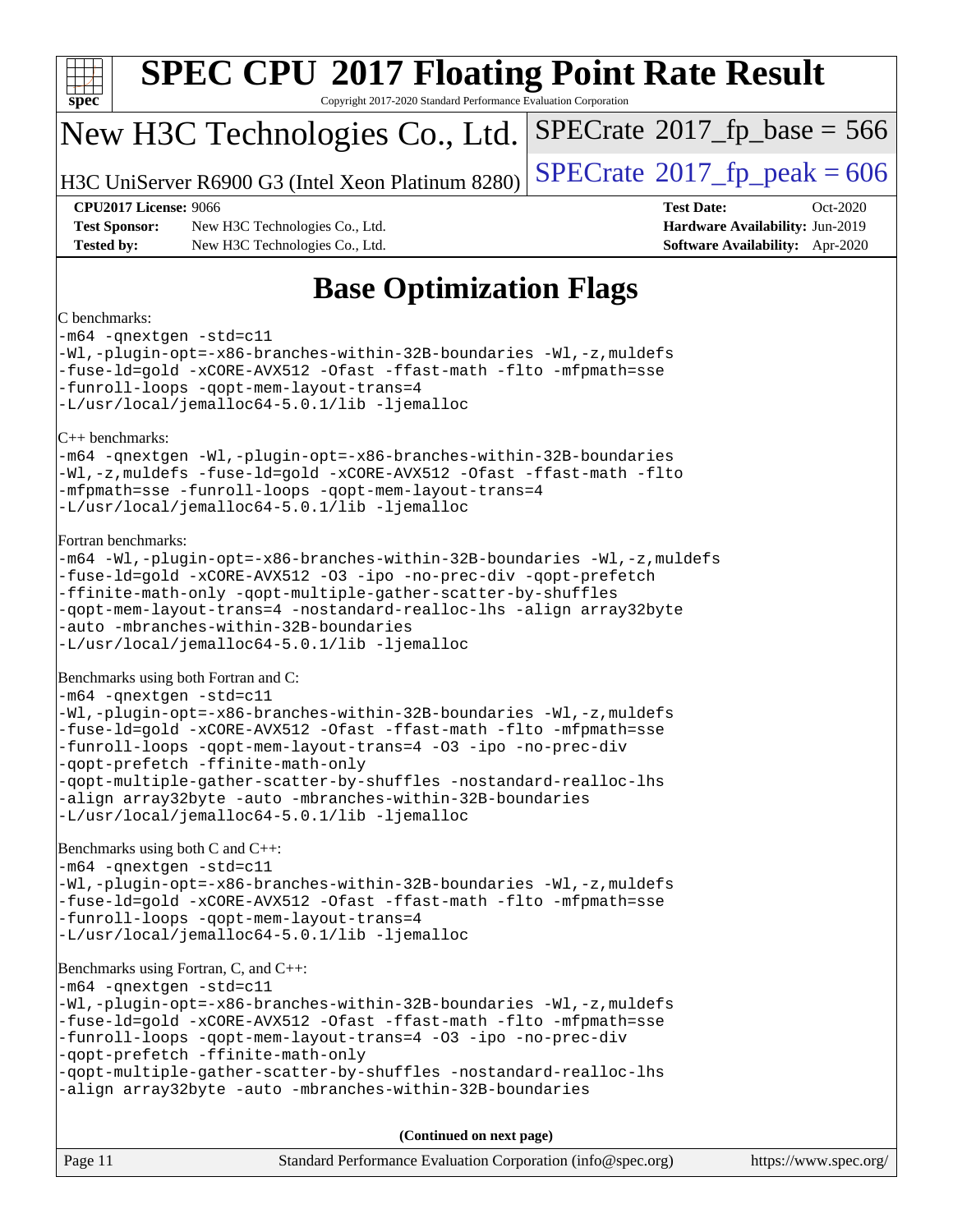

# **[SPEC CPU](http://www.spec.org/auto/cpu2017/Docs/result-fields.html#SPECCPU2017FloatingPointRateResult)[2017 Floating Point Rate Result](http://www.spec.org/auto/cpu2017/Docs/result-fields.html#SPECCPU2017FloatingPointRateResult)**

Copyright 2017-2020 Standard Performance Evaluation Corporation

# New H3C Technologies Co., Ltd.

H3C UniServer R6900 G3 (Intel Xeon Platinum 8280)  $\big|\operatorname{SPECrate}@2017\_fp\_peak = 606$  $\big|\operatorname{SPECrate}@2017\_fp\_peak = 606$  $\big|\operatorname{SPECrate}@2017\_fp\_peak = 606$ 

 $SPECTate$ <sup>®</sup>[2017\\_fp\\_base =](http://www.spec.org/auto/cpu2017/Docs/result-fields.html#SPECrate2017fpbase) 566

**[Test Sponsor:](http://www.spec.org/auto/cpu2017/Docs/result-fields.html#TestSponsor)** New H3C Technologies Co., Ltd. **[Hardware Availability:](http://www.spec.org/auto/cpu2017/Docs/result-fields.html#HardwareAvailability)** Jun-2019 **[Tested by:](http://www.spec.org/auto/cpu2017/Docs/result-fields.html#Testedby)** New H3C Technologies Co., Ltd. **[Software Availability:](http://www.spec.org/auto/cpu2017/Docs/result-fields.html#SoftwareAvailability)** Apr-2020

**[CPU2017 License:](http://www.spec.org/auto/cpu2017/Docs/result-fields.html#CPU2017License)** 9066 **[Test Date:](http://www.spec.org/auto/cpu2017/Docs/result-fields.html#TestDate)** Oct-2020

# **[Base Optimization Flags \(Continued\)](http://www.spec.org/auto/cpu2017/Docs/result-fields.html#BaseOptimizationFlags)**

[Benchmarks using Fortran, C, and C++](http://www.spec.org/auto/cpu2017/Docs/result-fields.html#BenchmarksusingFortranCandCXX) (continued):

[-L/usr/local/jemalloc64-5.0.1/lib](http://www.spec.org/cpu2017/results/res2020q4/cpu2017-20201105-24341.flags.html#user_CC_CXX_FCbase_jemalloc_link_path64_1_cc289568b1a6c0fd3b62c91b824c27fcb5af5e8098e6ad028160d21144ef1b8aef3170d2acf0bee98a8da324cfe4f67d0a3d0c4cc4673d993d694dc2a0df248b) [-ljemalloc](http://www.spec.org/cpu2017/results/res2020q4/cpu2017-20201105-24341.flags.html#user_CC_CXX_FCbase_jemalloc_link_lib_d1249b907c500fa1c0672f44f562e3d0f79738ae9e3c4a9c376d49f265a04b9c99b167ecedbf6711b3085be911c67ff61f150a17b3472be731631ba4d0471706)

# **[Peak Compiler Invocation](http://www.spec.org/auto/cpu2017/Docs/result-fields.html#PeakCompilerInvocation)**

| C benchmarks: |  |
|---------------|--|
| icc           |  |

[C++ benchmarks:](http://www.spec.org/auto/cpu2017/Docs/result-fields.html#CXXbenchmarks) [icpc](http://www.spec.org/cpu2017/results/res2020q4/cpu2017-20201105-24341.flags.html#user_CXXpeak_intel_icpc_c510b6838c7f56d33e37e94d029a35b4a7bccf4766a728ee175e80a419847e808290a9b78be685c44ab727ea267ec2f070ec5dc83b407c0218cded6866a35d07)

[Fortran benchmarks](http://www.spec.org/auto/cpu2017/Docs/result-fields.html#Fortranbenchmarks): [ifort](http://www.spec.org/cpu2017/results/res2020q4/cpu2017-20201105-24341.flags.html#user_FCpeak_intel_ifort_8111460550e3ca792625aed983ce982f94888b8b503583aa7ba2b8303487b4d8a21a13e7191a45c5fd58ff318f48f9492884d4413fa793fd88dd292cad7027ca)

[Benchmarks using both Fortran and C](http://www.spec.org/auto/cpu2017/Docs/result-fields.html#BenchmarksusingbothFortranandC): [ifort](http://www.spec.org/cpu2017/results/res2020q4/cpu2017-20201105-24341.flags.html#user_CC_FCpeak_intel_ifort_8111460550e3ca792625aed983ce982f94888b8b503583aa7ba2b8303487b4d8a21a13e7191a45c5fd58ff318f48f9492884d4413fa793fd88dd292cad7027ca) [icc](http://www.spec.org/cpu2017/results/res2020q4/cpu2017-20201105-24341.flags.html#user_CC_FCpeak_intel_icc_66fc1ee009f7361af1fbd72ca7dcefbb700085f36577c54f309893dd4ec40d12360134090235512931783d35fd58c0460139e722d5067c5574d8eaf2b3e37e92)

[Benchmarks using both C and C++](http://www.spec.org/auto/cpu2017/Docs/result-fields.html#BenchmarksusingbothCandCXX): [icpc](http://www.spec.org/cpu2017/results/res2020q4/cpu2017-20201105-24341.flags.html#user_CC_CXXpeak_intel_icpc_c510b6838c7f56d33e37e94d029a35b4a7bccf4766a728ee175e80a419847e808290a9b78be685c44ab727ea267ec2f070ec5dc83b407c0218cded6866a35d07) [icc](http://www.spec.org/cpu2017/results/res2020q4/cpu2017-20201105-24341.flags.html#user_CC_CXXpeak_intel_icc_66fc1ee009f7361af1fbd72ca7dcefbb700085f36577c54f309893dd4ec40d12360134090235512931783d35fd58c0460139e722d5067c5574d8eaf2b3e37e92)

[Benchmarks using Fortran, C, and C++:](http://www.spec.org/auto/cpu2017/Docs/result-fields.html#BenchmarksusingFortranCandCXX) [icpc](http://www.spec.org/cpu2017/results/res2020q4/cpu2017-20201105-24341.flags.html#user_CC_CXX_FCpeak_intel_icpc_c510b6838c7f56d33e37e94d029a35b4a7bccf4766a728ee175e80a419847e808290a9b78be685c44ab727ea267ec2f070ec5dc83b407c0218cded6866a35d07) [icc](http://www.spec.org/cpu2017/results/res2020q4/cpu2017-20201105-24341.flags.html#user_CC_CXX_FCpeak_intel_icc_66fc1ee009f7361af1fbd72ca7dcefbb700085f36577c54f309893dd4ec40d12360134090235512931783d35fd58c0460139e722d5067c5574d8eaf2b3e37e92) [ifort](http://www.spec.org/cpu2017/results/res2020q4/cpu2017-20201105-24341.flags.html#user_CC_CXX_FCpeak_intel_ifort_8111460550e3ca792625aed983ce982f94888b8b503583aa7ba2b8303487b4d8a21a13e7191a45c5fd58ff318f48f9492884d4413fa793fd88dd292cad7027ca)

# **[Peak Portability Flags](http://www.spec.org/auto/cpu2017/Docs/result-fields.html#PeakPortabilityFlags)**

Same as Base Portability Flags

# **[Peak Optimization Flags](http://www.spec.org/auto/cpu2017/Docs/result-fields.html#PeakOptimizationFlags)**

[C benchmarks](http://www.spec.org/auto/cpu2017/Docs/result-fields.html#Cbenchmarks):

519.lbm\_r: basepeak = yes

538.imagick\_r: basepeak = yes

544.nab\_r: basepeak = yes

[C++ benchmarks:](http://www.spec.org/auto/cpu2017/Docs/result-fields.html#CXXbenchmarks)

**(Continued on next page)**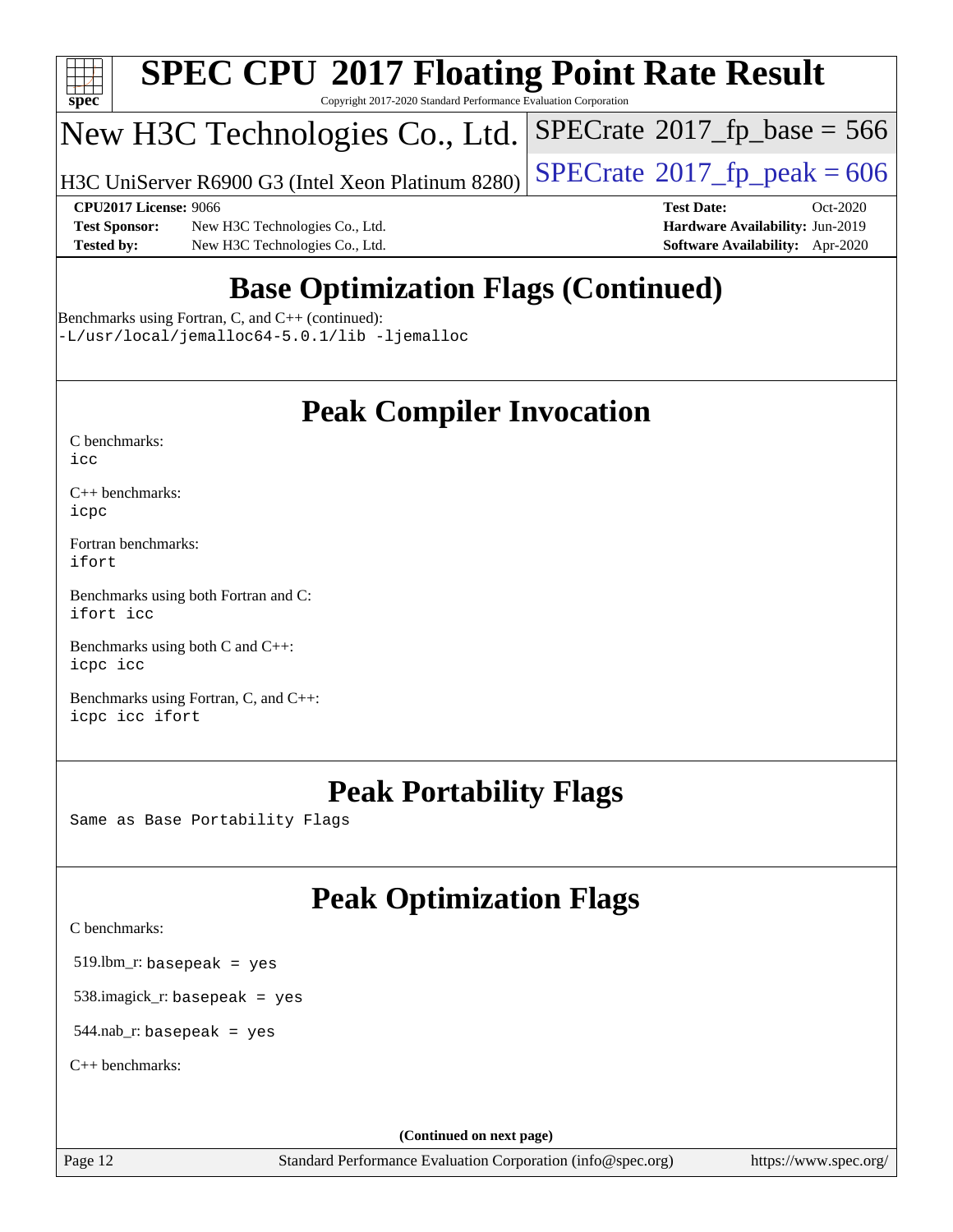

508.namd\_r: basepeak = yes

 510.parest\_r: [-m64](http://www.spec.org/cpu2017/results/res2020q4/cpu2017-20201105-24341.flags.html#user_peakCXXLD510_parest_r_m64-icc) [-qnextgen](http://www.spec.org/cpu2017/results/res2020q4/cpu2017-20201105-24341.flags.html#user_peakCXXLD510_parest_r_f-qnextgen) [-Wl,-plugin-opt=-x86-branches-within-32B-boundaries](http://www.spec.org/cpu2017/results/res2020q4/cpu2017-20201105-24341.flags.html#user_peakLDFLAGS510_parest_r_f-x86-branches-within-32B-boundaries_0098b4e4317ae60947b7b728078a624952a08ac37a3c797dfb4ffeb399e0c61a9dd0f2f44ce917e9361fb9076ccb15e7824594512dd315205382d84209e912f3) [-Wl,-z,muldefs](http://www.spec.org/cpu2017/results/res2020q4/cpu2017-20201105-24341.flags.html#user_peakEXTRA_LDFLAGS510_parest_r_link_force_multiple1_b4cbdb97b34bdee9ceefcfe54f4c8ea74255f0b02a4b23e853cdb0e18eb4525ac79b5a88067c842dd0ee6996c24547a27a4b99331201badda8798ef8a743f577) [-fuse-ld=gold](http://www.spec.org/cpu2017/results/res2020q4/cpu2017-20201105-24341.flags.html#user_peakEXTRA_LDFLAGS510_parest_r_f-fuse-ld_920b3586e2b8c6e0748b9c84fa9b744736ba725a32cab14ad8f3d4ad28eecb2f59d1144823d2e17006539a88734fe1fc08fc3035f7676166309105a78aaabc32) [-xCORE-AVX512](http://www.spec.org/cpu2017/results/res2020q4/cpu2017-20201105-24341.flags.html#user_peakCXXOPTIMIZE510_parest_r_f-xCORE-AVX512) [-Ofast](http://www.spec.org/cpu2017/results/res2020q4/cpu2017-20201105-24341.flags.html#user_peakCXXOPTIMIZE510_parest_r_f-Ofast) [-ffast-math](http://www.spec.org/cpu2017/results/res2020q4/cpu2017-20201105-24341.flags.html#user_peakCXXOPTIMIZE510_parest_r_f-ffast-math) [-flto](http://www.spec.org/cpu2017/results/res2020q4/cpu2017-20201105-24341.flags.html#user_peakCXXOPTIMIZE510_parest_r_f-flto) [-mfpmath=sse](http://www.spec.org/cpu2017/results/res2020q4/cpu2017-20201105-24341.flags.html#user_peakCXXOPTIMIZE510_parest_r_f-mfpmath_70eb8fac26bde974f8ab713bc9086c5621c0b8d2f6c86f38af0bd7062540daf19db5f3a066d8c6684be05d84c9b6322eb3b5be6619d967835195b93d6c02afa1) [-funroll-loops](http://www.spec.org/cpu2017/results/res2020q4/cpu2017-20201105-24341.flags.html#user_peakCXXOPTIMIZE510_parest_r_f-funroll-loops) [-qopt-mem-layout-trans=4](http://www.spec.org/cpu2017/results/res2020q4/cpu2017-20201105-24341.flags.html#user_peakCXXOPTIMIZE510_parest_r_f-qopt-mem-layout-trans_fa39e755916c150a61361b7846f310bcdf6f04e385ef281cadf3647acec3f0ae266d1a1d22d972a7087a248fd4e6ca390a3634700869573d231a252c784941a8) [-L/usr/local/jemalloc64-5.0.1/lib](http://www.spec.org/cpu2017/results/res2020q4/cpu2017-20201105-24341.flags.html#user_peakEXTRA_LIBS510_parest_r_jemalloc_link_path64_1_cc289568b1a6c0fd3b62c91b824c27fcb5af5e8098e6ad028160d21144ef1b8aef3170d2acf0bee98a8da324cfe4f67d0a3d0c4cc4673d993d694dc2a0df248b) [-ljemalloc](http://www.spec.org/cpu2017/results/res2020q4/cpu2017-20201105-24341.flags.html#user_peakEXTRA_LIBS510_parest_r_jemalloc_link_lib_d1249b907c500fa1c0672f44f562e3d0f79738ae9e3c4a9c376d49f265a04b9c99b167ecedbf6711b3085be911c67ff61f150a17b3472be731631ba4d0471706)

[Fortran benchmarks](http://www.spec.org/auto/cpu2017/Docs/result-fields.html#Fortranbenchmarks):

```
 503.bwaves_r: -m64 -Wl,-plugin-opt=-x86-branches-within-32B-boundaries
-Wl,-z,muldefs -fuse-ld=gold -xCORE-AVX512 -O3 -ipo
-no-prec-div -qopt-prefetch -ffinite-math-only
-qopt-multiple-gather-scatter-by-shuffles
-qopt-mem-layout-trans=4 -nostandard-realloc-lhs
-align array32byte -auto -mbranches-within-32B-boundaries
-L/usr/local/jemalloc64-5.0.1/lib -ljemalloc
```
549.fotonik3d\_r: basepeak = yes

554.roms\_r: Same as 503.bwaves\_r

[Benchmarks using both Fortran and C](http://www.spec.org/auto/cpu2017/Docs/result-fields.html#BenchmarksusingbothFortranandC):

```
 521.wrf_r: -prof-gen(pass 1) -prof-use(pass 2) -xCORE-AVX512 -O3
-ipo -no-prec-div -qopt-prefetch -ffinite-math-only
-qopt-multiple-gather-scatter-by-shuffles
-qopt-mem-layout-trans=4 -mbranches-within-32B-boundaries
-nostandard-realloc-lhs -align array32byte -auto
-L/usr/local/jemalloc64-5.0.1/lib -ljemalloc
```
 $527$ .cam $4$ \_r: basepeak = yes

[Benchmarks using both C and C++](http://www.spec.org/auto/cpu2017/Docs/result-fields.html#BenchmarksusingbothCandCXX):

 511.povray\_r: [-prof-gen](http://www.spec.org/cpu2017/results/res2020q4/cpu2017-20201105-24341.flags.html#user_peakPASS1_CFLAGSPASS1_CXXFLAGSPASS1_LDFLAGS511_povray_r_prof_gen_5aa4926d6013ddb2a31985c654b3eb18169fc0c6952a63635c234f711e6e63dd76e94ad52365559451ec499a2cdb89e4dc58ba4c67ef54ca681ffbe1461d6b36)(pass 1) [-prof-use](http://www.spec.org/cpu2017/results/res2020q4/cpu2017-20201105-24341.flags.html#user_peakPASS2_CFLAGSPASS2_CXXFLAGSPASS2_LDFLAGS511_povray_r_prof_use_1a21ceae95f36a2b53c25747139a6c16ca95bd9def2a207b4f0849963b97e94f5260e30a0c64f4bb623698870e679ca08317ef8150905d41bd88c6f78df73f19)(pass 2) [-xCORE-AVX512](http://www.spec.org/cpu2017/results/res2020q4/cpu2017-20201105-24341.flags.html#user_peakCOPTIMIZECXXOPTIMIZEPASS2_COPTIMIZEPASS2_CXXOPTIMIZE511_povray_r_f-xCORE-AVX512) [-O3](http://www.spec.org/cpu2017/results/res2020q4/cpu2017-20201105-24341.flags.html#user_peakCOPTIMIZECXXOPTIMIZEPASS1_COPTIMIZEPASS1_CXXOPTIMIZEPASS2_COPTIMIZEPASS2_CXXOPTIMIZE511_povray_r_f-O3) [-ipo](http://www.spec.org/cpu2017/results/res2020q4/cpu2017-20201105-24341.flags.html#user_peakCOPTIMIZECXXOPTIMIZEPASS1_COPTIMIZEPASS1_CXXOPTIMIZEPASS2_COPTIMIZEPASS2_CXXOPTIMIZE511_povray_r_f-ipo) [-no-prec-div](http://www.spec.org/cpu2017/results/res2020q4/cpu2017-20201105-24341.flags.html#user_peakCOPTIMIZECXXOPTIMIZEPASS1_COPTIMIZEPASS1_CXXOPTIMIZEPASS2_COPTIMIZEPASS2_CXXOPTIMIZE511_povray_r_f-no-prec-div) [-qopt-prefetch](http://www.spec.org/cpu2017/results/res2020q4/cpu2017-20201105-24341.flags.html#user_peakCOPTIMIZECXXOPTIMIZEPASS1_COPTIMIZEPASS1_CXXOPTIMIZEPASS2_COPTIMIZEPASS2_CXXOPTIMIZE511_povray_r_f-qopt-prefetch) [-ffinite-math-only](http://www.spec.org/cpu2017/results/res2020q4/cpu2017-20201105-24341.flags.html#user_peakCOPTIMIZECXXOPTIMIZEPASS1_COPTIMIZEPASS1_CXXOPTIMIZEPASS2_COPTIMIZEPASS2_CXXOPTIMIZE511_povray_r_f_finite_math_only_cb91587bd2077682c4b38af759c288ed7c732db004271a9512da14a4f8007909a5f1427ecbf1a0fb78ff2a814402c6114ac565ca162485bbcae155b5e4258871) [-qopt-multiple-gather-scatter-by-shuffles](http://www.spec.org/cpu2017/results/res2020q4/cpu2017-20201105-24341.flags.html#user_peakCOPTIMIZECXXOPTIMIZEPASS1_COPTIMIZEPASS1_CXXOPTIMIZEPASS2_COPTIMIZEPASS2_CXXOPTIMIZE511_povray_r_f-qopt-multiple-gather-scatter-by-shuffles) [-qopt-mem-layout-trans=4](http://www.spec.org/cpu2017/results/res2020q4/cpu2017-20201105-24341.flags.html#user_peakCOPTIMIZECXXOPTIMIZEPASS1_COPTIMIZEPASS1_CXXOPTIMIZEPASS2_COPTIMIZEPASS2_CXXOPTIMIZE511_povray_r_f-qopt-mem-layout-trans_fa39e755916c150a61361b7846f310bcdf6f04e385ef281cadf3647acec3f0ae266d1a1d22d972a7087a248fd4e6ca390a3634700869573d231a252c784941a8) [-mbranches-within-32B-boundaries](http://www.spec.org/cpu2017/results/res2020q4/cpu2017-20201105-24341.flags.html#user_peakEXTRA_COPTIMIZEEXTRA_CXXOPTIMIZE511_povray_r_f-mbranches-within-32B-boundaries) [-L/usr/local/jemalloc64-5.0.1/lib](http://www.spec.org/cpu2017/results/res2020q4/cpu2017-20201105-24341.flags.html#user_peakEXTRA_LIBS511_povray_r_jemalloc_link_path64_1_cc289568b1a6c0fd3b62c91b824c27fcb5af5e8098e6ad028160d21144ef1b8aef3170d2acf0bee98a8da324cfe4f67d0a3d0c4cc4673d993d694dc2a0df248b) [-ljemalloc](http://www.spec.org/cpu2017/results/res2020q4/cpu2017-20201105-24341.flags.html#user_peakEXTRA_LIBS511_povray_r_jemalloc_link_lib_d1249b907c500fa1c0672f44f562e3d0f79738ae9e3c4a9c376d49f265a04b9c99b167ecedbf6711b3085be911c67ff61f150a17b3472be731631ba4d0471706)

526.blender\_r: basepeak = yes

[Benchmarks using Fortran, C, and C++:](http://www.spec.org/auto/cpu2017/Docs/result-fields.html#BenchmarksusingFortranCandCXX)

**(Continued on next page)**